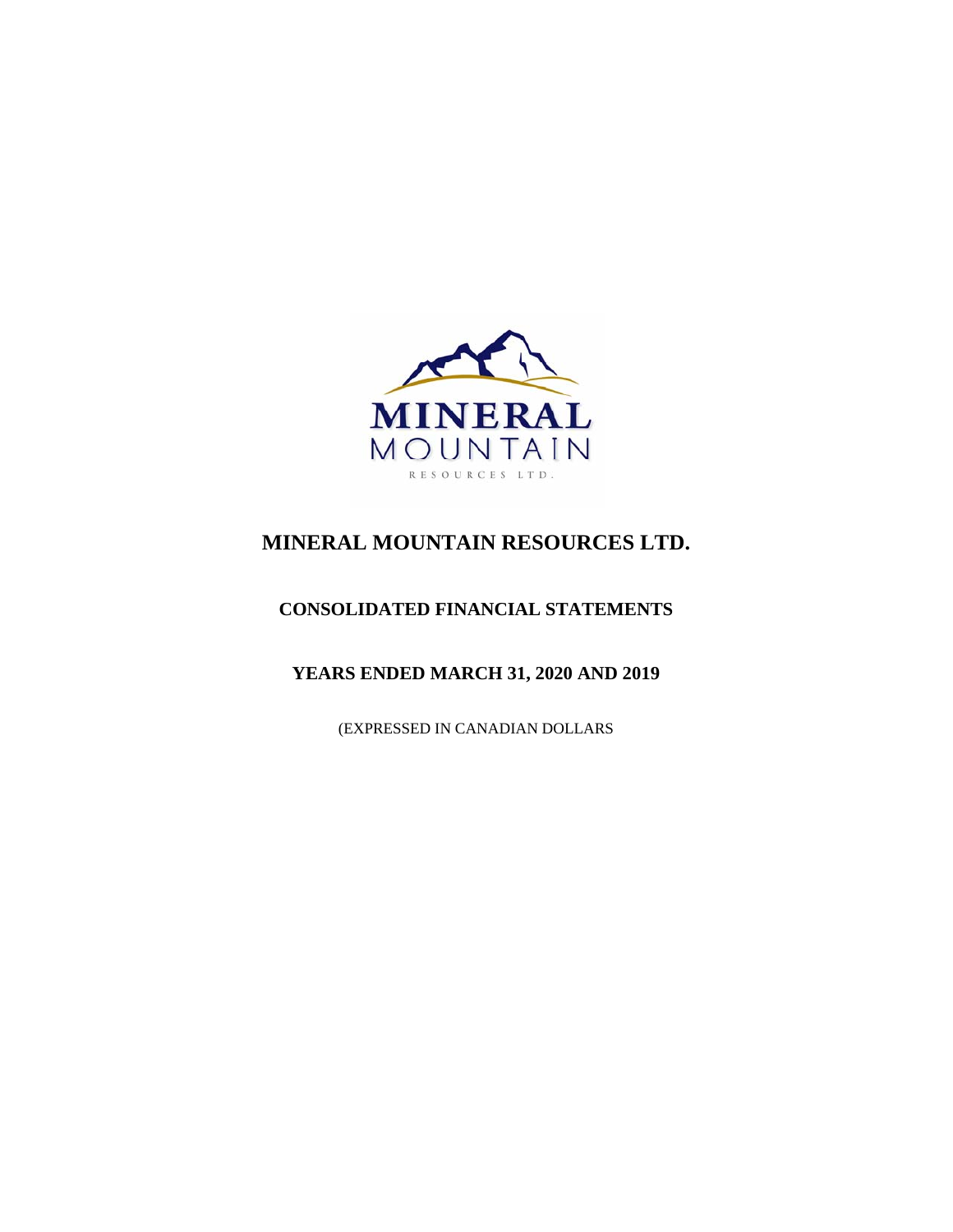

DALE MATHESON CARR-HILTON LABONTE LLP CHARTERED PROFESSIONAL ACCOUNTANTS

## **INDEPENDENT AUDITOR'S REPORT**

## To the Shareholders of Mineral Mountain Resource Ltd.

## **Opinion**

We have audited the consolidated financial statements of Mineral Mountain Resources Ltd. (the "Company"), which comprise the consolidated statements of financial position as at March 31, 2020 and 2019, and the consolidated statements of comprehensive loss, changes in equity and cash flows for the years then ended, and notes to the consolidated financial statements, including a summary of significant accounting policies (collectively referred to as the "financial statements").

In our opinion, the accompanying financial statements present fairly, in all material respects, the financial position of the Company as at March 31, 2020 and 2019, and its financial performance and its cash flows for the years then ended in accordance with International Financial Reporting Standards.

## **Basis for Opinion**

We conducted our audit in accordance with Canadian generally accepted auditing standards. Our responsibilities under those standards are further described in the *Auditor's Responsibilities for the Audit of the Financial Statements* section of our report. We are independent of the Company in accordance with the ethical requirements that are relevant to our audit of the financial statements in Canada, and we have fulfilled our other ethical responsibilities in accordance with these requirements. We believe that the audit evidence we have obtained is sufficient and appropriate to provide a basis for our opinion.

## **Material Uncertainty Related to Going Concern**

We draw attention to Note 2 to the financial statements, which describes certain events or conditions that indicate the existence of a material uncertainty that may cast significant doubt on the Company's ability to continue as a going concern. Our opinion is not modified in respect of this matter.

## **Other Information**

Management is responsible for the other information. The other information comprises the information included in Management's Discussion and Analysis.

Our opinion on the financial statements does not cover the other information and we do not express any form of assurance conclusion thereon.

In connection with our audit of the financial statements, our responsibility is to read the other information identified above and, in doing so, consider whether the other information is materially inconsistent with the financial statements or our knowledge obtained in the audit, or otherwise appears to be materially misstated. If, based on the work we have performed, we conclude that there is a material misstatement of this other information, we are required to report that fact. We have nothing to report in this regard.

## **Responsibilities of Management and Those Charged with Governance for the Financial Statements**

Management is responsible for the preparation and fair presentation of the financial statements in accordance with International Financial Reporting Standards, and for such internal control as management determines is necessary to enable the preparation of financial statements that are free from material misstatement, whether due to fraud or error.

In preparing the financial statements, management is responsible for assessing the Company's ability to continue as a going concern, disclosing, as applicable, matters related to going concern and using the going concern basis of accounting unless management either intends to liquidate the Company or to cease operations, or has no realistic alternative but to do so.

Those charged with governance are responsible for overseeing the Company's financial reporting process.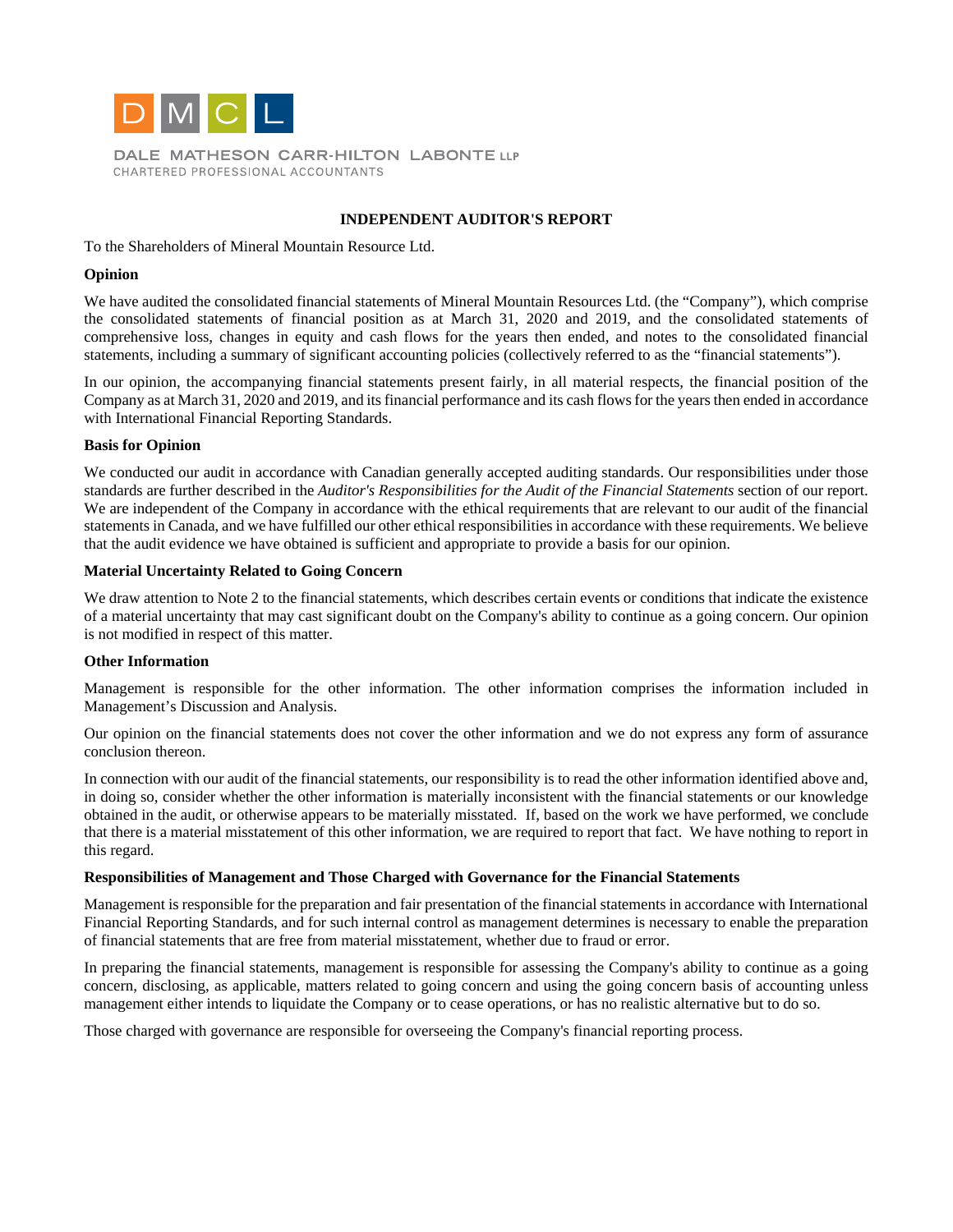## **Auditor's Responsibilities for the Audit of the Financial Statements**

Our objectives are to obtain reasonable assurance about whether the financial statements as a whole are free from material misstatement, whether due to fraud or error, and to issue an auditor's report that includes our opinion. Reasonable assurance is a high level of assurance, but is not a guarantee that an audit conducted in accordance with Canadian generally accepted auditing standards will always detect a material misstatement when it exists. Misstatements can arise from fraud or error and are considered material if, individually or in the aggregate, they could reasonably be expected to influence the economic decisions of users taken on the basis of these financial statements. As part of an audit in accordance with Canadian generally accepted auditing standards, we exercise professional judgment and maintain professional skepticism throughout the audit. We also:

- Identify and assess the risks of material misstatement of the financial statements, whether due to fraud or error, design and perform audit procedures responsive to those risks, and obtain audit evidence that is sufficient and appropriate to provide a basis for our opinion. The risk of not detecting a material misstatement resulting from fraud is higher than for one resulting from error, as fraud may involve collusion, forgery, intentional omissions, misrepresentations, or the override of internal control.
- Obtain an understanding of internal control relevant to the audit in order to design audit procedures that are appropriate in the circumstances, but not for the purpose of expressing an opinion on the effectiveness of the Company's internal control.
- Evaluate the appropriateness of accounting policies used and the reasonableness of accounting estimates and related disclosures made by management.
- Conclude on the appropriateness of management's use of the going concern basis of accounting and based on the audit evidence obtained, whether a material uncertainty exists related to events or conditions that may cast significant doubt on the Company's ability to continue as a going concern. If we conclude that a material uncertainty exists, we are required to draw attention in our auditor's report to the related disclosures in the financial statements or, if such disclosures are inadequate, to modify our opinion. Our conclusions are based on the audit evidence obtained up to the date of our auditor's report. However, future events or conditions may cause the Company to cease to continue as a going concern.
- Evaluate the overall presentation, structure and content of the financial statements, including the disclosures, and whether the financial statements represent the underlying transactions and events in a manner that achieves fair presentation.
- Obtain sufficient appropriate audit evidence regarding the financial information of the entities or business activities within the Company to express an opinion on the financial statements. We are responsible for the direction, supervision and performance of the group audit. We remain solely responsible for our audit opinion.

We communicate with those charged with governance regarding, among other matters, the planned scope and timing of the audit and significant audit findings, including any significant deficiencies in internal control that we identify during our audit.

We also provide those charged with governance with a statement that we have complied with relevant ethical requirements regarding independence, and to communicate with them all relationships and other matters that may reasonably be thought to bear on our independence, and where applicable, related safeguards.

The engagement partner on the audit resulting in this independent auditor's report is Matthew Gosden.

DMCL

**DALE MATHESON CARR-HILTON LABONTE LLP CHARTERED PROFESSIONAL ACCOUNTANTS**  Vancouver, BC

July 28, 2020



An independent firm associated with Moore **Global Network Limited**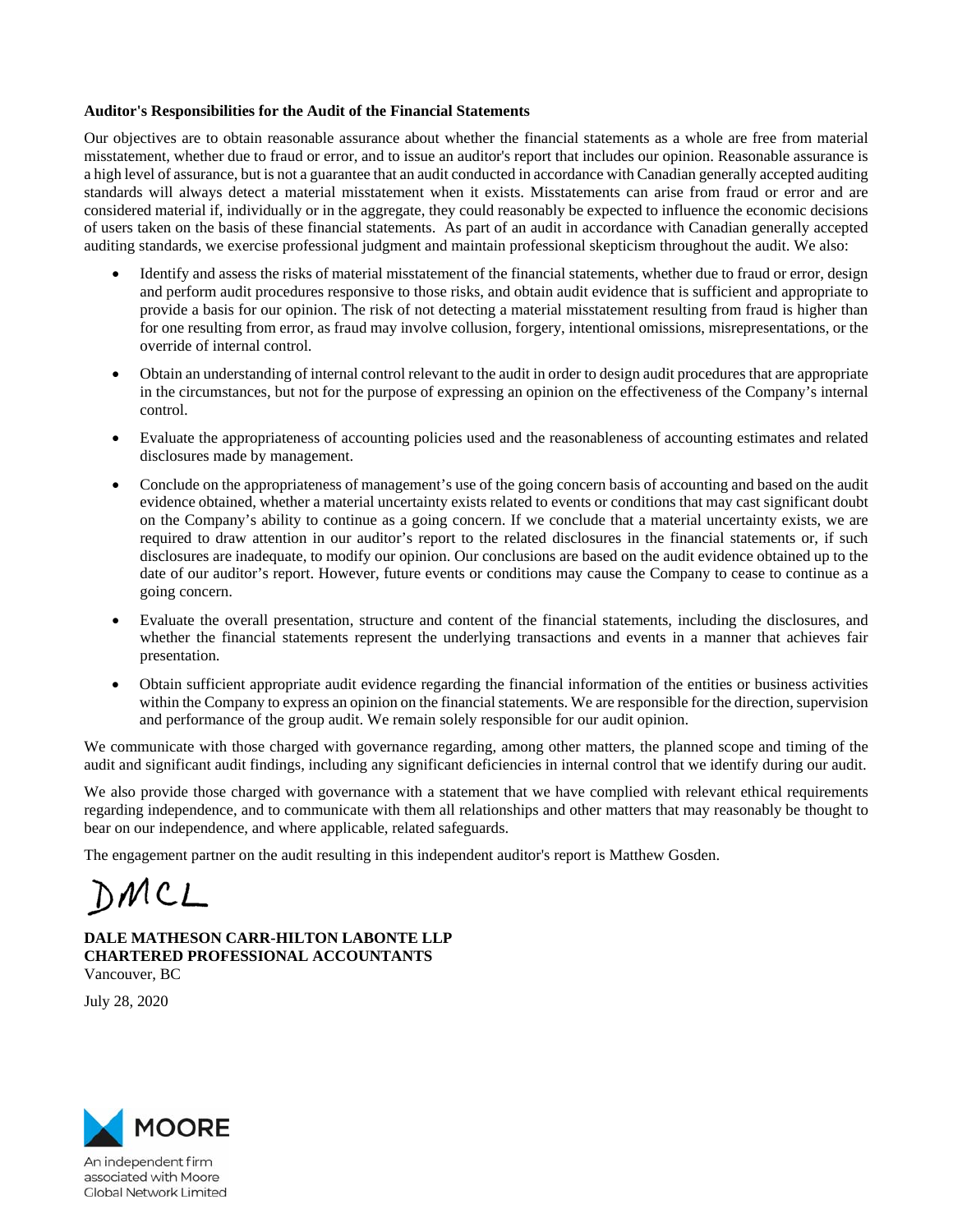## **MINERAL MOUNTAIN RESOURCES LTD.**

## CONSOLIDATED STATEMENTS OF FINANCIAL POSITION

AS AT MARCH 31

|                                     | Note          |     | 2020           |              | 2019           |
|-------------------------------------|---------------|-----|----------------|--------------|----------------|
|                                     |               |     |                |              |                |
| <b>ASSETS</b>                       |               |     |                |              |                |
| <b>Current assets</b>               |               |     |                |              |                |
| Cash                                |               | \$  | 130,475        | $\mathbb{S}$ | 13,993         |
| Sales tax recoverable               |               |     | 11,985         |              | 9,775          |
| Prepaid expenses and deposits       | 4             |     | 140,450        |              | 112,917        |
|                                     |               |     | 282,910        |              | 136,685        |
| <b>Non-current assets</b>           |               |     |                |              |                |
| Exploration and evaluation assets   | $\tau$        |     | 9,508,761      |              | 6,179,003      |
| Restricted cash                     | 6             |     | 25,415         |              | 24,897         |
| Property and equipment              | 5             |     | 72,295         |              | 18,460         |
|                                     |               |     | 9,606,471      |              | 6,222,360      |
| <b>Total assets</b>                 |               | \$. | 9,889,381      | \$           | 6,359,045      |
|                                     |               |     |                |              |                |
| <b>LIABILITIES AND EQUITY</b>       |               |     |                |              |                |
| <b>Current liabilities</b>          |               |     |                |              |                |
| Trade and other payables            | $8\,$         | \$  | 1,025,872      | $\mathbb{S}$ | 563,644        |
| Amounts due to related parties      | 9             |     | 94,389         |              | 344,171        |
| Loans payable to related parties    | 9             |     |                |              | 35,000         |
| Lease liability                     | $\mathcal{E}$ |     | 51,234         |              |                |
| <b>Total liabilities</b>            |               |     | 1,171,495      |              | 942,815        |
| <b>Equity</b>                       |               |     |                |              |                |
| Share capital                       |               |     | 46,985,827     |              | 42,822,867     |
| Share-based payments reserve        |               |     | 2,957,823      |              | 3,381,501      |
| Deficit                             |               |     | (41, 225, 764) |              | (40, 788, 138) |
| <b>Total equity</b>                 |               |     | 8,717,886      |              | 5,416,230      |
| <b>Total liabilities and equity</b> |               | \$  | 9,889,381      | S            | 6,359,045      |
|                                     |               |     |                |              |                |

**Commitments** (Note 3) **Events after the reporting period** (Note 18)

The financial statements were authorised for issue by the board of directors on July 28, 2020 and were signed on its behalf by:

*"Nelson Baker"* Director *"Brad Baker"* Director

The accompanying notes are an integral part of these consolidated financial statements.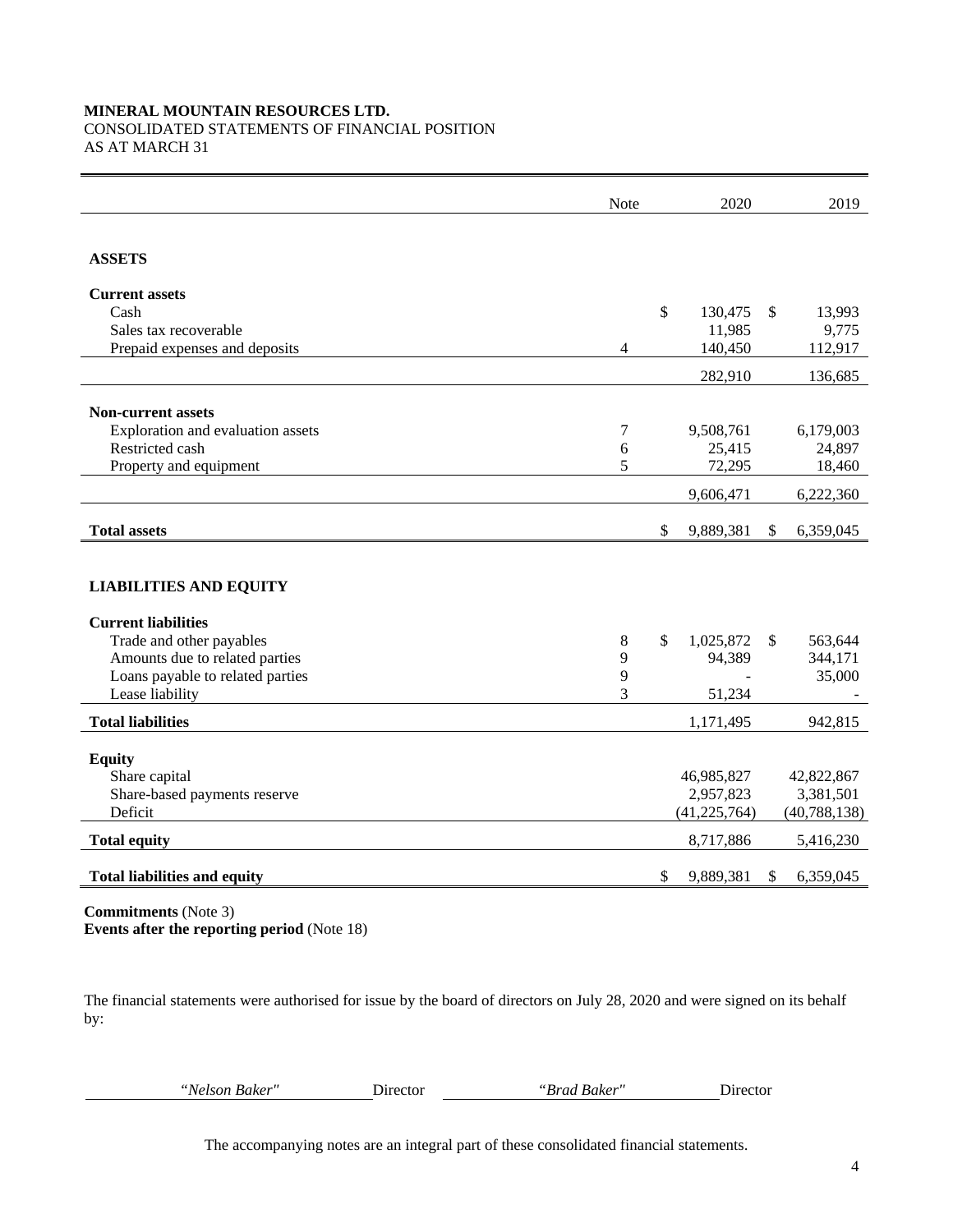## **MINERAL MOUNTAIN RESOURCES LTD.**  CONSOLIDATED STATEMENTS OF COMPREHENSIVE LOSS

YEARS ENDED MARCH 31

|                                         | Note | 2020                   |              | 2019        |
|-----------------------------------------|------|------------------------|--------------|-------------|
|                                         |      |                        |              |             |
| <b>EXPENSES</b>                         |      |                        |              |             |
| Consulting fees                         |      | \$<br>109,824          | $\mathbb{S}$ | 95,100      |
| Depreciation                            | 5    | 52,621                 |              | 1,895       |
| Interest expenses                       |      | 19,397                 |              | 10,278      |
| Management fee                          | 9    | 324,000                |              | 324,000     |
| Media and news dissemination            |      | 87,451                 |              | 35,978      |
| Office and miscellaneous                | 9    | 119,406                |              | 108,213     |
| Professional fees                       | 9    | 94,649                 |              | 122,081     |
| Rent                                    |      | 44,922                 |              | 101,687     |
| Share-based payments                    | 9,11 | 545,954                |              | 183,180     |
| Transfer agent and filing fees          |      | 40,880                 |              | 43,610      |
| Travel and conference                   |      | 28,323                 |              | 32,860      |
|                                         |      |                        |              |             |
|                                         |      | (1,467,427)            |              | (1,058,882) |
| <b>OTHER ITEMS</b>                      |      |                        |              |             |
| Interest and other income               |      | 294                    |              | 2,888       |
| Foreign exchange                        |      | (69, 343)              |              | 1,314       |
| Gain on reversal of accounts payable    |      | 101,000                |              | 54,589      |
|                                         |      |                        |              |             |
|                                         |      | 31,951                 |              | 58,791      |
|                                         |      |                        |              |             |
| Comprehensive loss for the year         |      | \$<br>$(1,435,476)$ \$ |              | (1,000,091) |
| Basic and diluted loss per common share | 10   | \$<br>$(0.02)$ \$      |              | (0.03)      |

The accompanying notes are an integral part of these consolidated financial statements.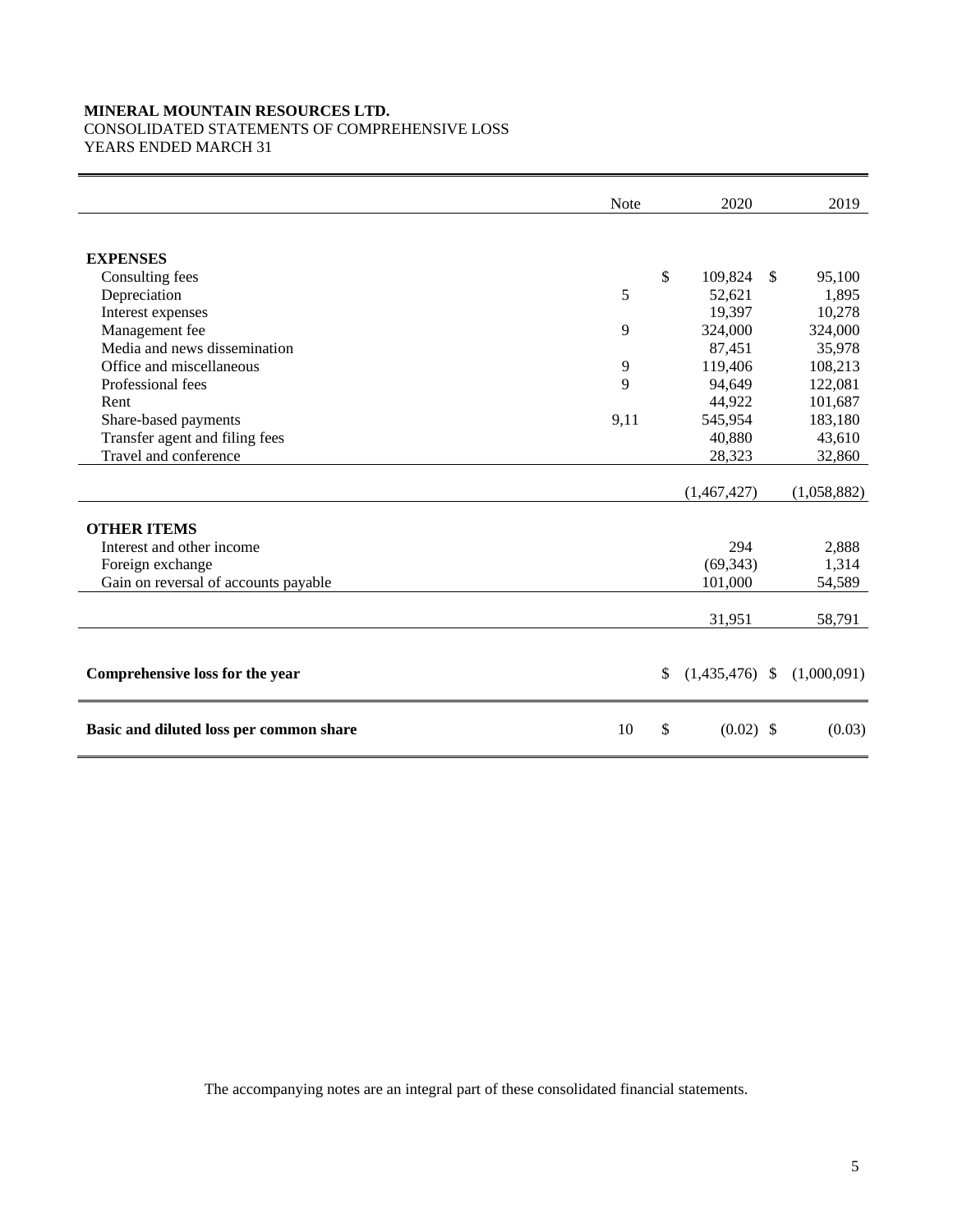## **MINERAL MOUNTAIN RESOURCES LTD.**  CONSOLIDATED STATEMENTS OF CHANGES IN EQUITY

|                                            | <b>Note</b> | Number of<br><b>Shares</b> | Share capital |    | Share-based<br>payments<br>reserve | Deficit              | Total equity |
|--------------------------------------------|-------------|----------------------------|---------------|----|------------------------------------|----------------------|--------------|
| Balance, March 31, 2018                    |             | 67,686,536 \$              | 42,626,247    | \$ | 3,270,936                          | $$$ (39,806,292) \,  | 6,090,891    |
| Comprehensive loss for the year            |             |                            |               |    |                                    | (1,000,091)          | (1,000,091)  |
| Transactions with owners                   |             |                            |               |    |                                    |                      |              |
| Exercise of stock options                  | 10          | 200,000                    | 114,370       |    | (54,370)                           |                      | 60,000       |
| Exercise of warrants                       | 10          | 235,000                    | 82,250        |    |                                    |                      | 82,250       |
| Share-based payments                       | 11          |                            |               |    | 183,180                            |                      | 183,180      |
| Adjustment on cancelation of stock options |             |                            |               |    | (18,245)                           | 18,245               |              |
|                                            |             | 435,000                    | 196,620       |    | 110,565                            | 18,245               | 325,430      |
| Balance, March 31, 2019                    |             | 68,121,536 \$              | 42,822,867    | S. | 3,381,501                          | $$ (40,788,138)$ \\$ | 5,416,230    |
| Comprehensive loss for the year            |             |                            |               |    |                                    | (1,435,476)          | (1,435,476)  |
| Transactions with owners                   |             |                            |               |    |                                    |                      |              |
| Private placements                         | 10          | 21,391,467                 | 3,741,780     |    |                                    |                      | 3,741,780    |
| Shares issued for debt settlement          | 10          | 1,323,000                  | 198,450       |    |                                    |                      | 198,450      |
| Exercise of stock options                  | 10          | 50,000                     | 15,450        |    | (6,700)                            |                      | 8,750        |
| Exercise of warrants                       | 10          | 2,073,000                  | 518,250       |    |                                    |                      | 518,250      |
| Share issuance costs                       | 10          |                            | (310,970)     |    | 34,918                             |                      | (276, 052)   |
| Share-based payments                       | 11          |                            |               |    | 545,954                            |                      | 545,954      |
| Adjustment on expiration of stock options  |             |                            |               |    | (997, 850)                         | 997,850              |              |
|                                            |             | 24,837,467                 | 4,162,960     |    | (423, 678)                         | 997,850              | 4,737,132    |
| Balance, March 31, 2020                    |             | 92,959,003 \$              | 46,985,827    | \$ | 2,957,823                          | $$ (41,225,764)$ \\$ | 8,717,886    |

The accompanying notes are an integral part of these consolidated financial statements.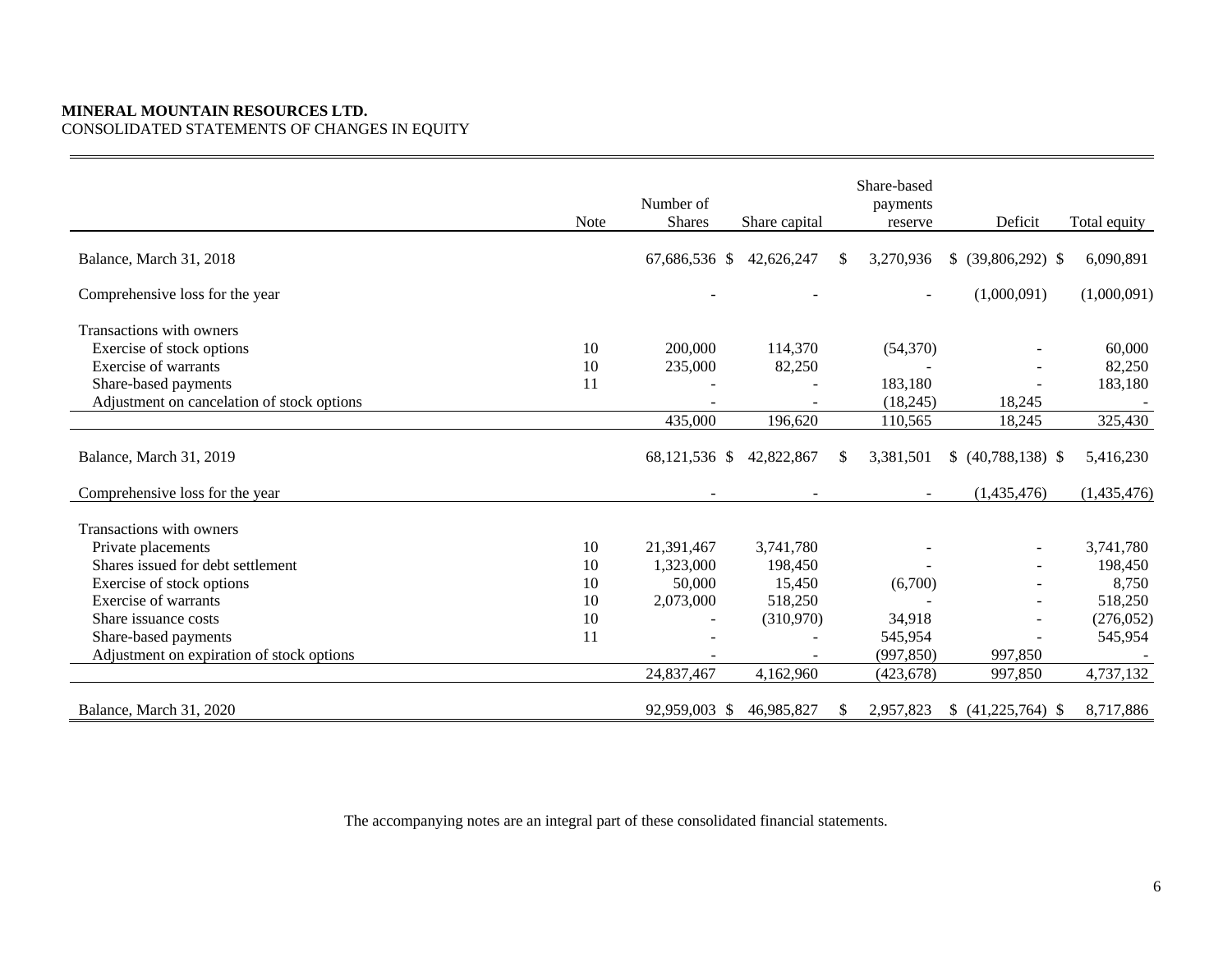## **MINERAL MOUNTAIN RESOURCES LTD.**

## CONSOLIDATED STATEMENTS OF CASH FLOWS

YEARS ENDED MARCH 31

|                                                 | <b>Note</b> | 2020                   |              | 2019        |
|-------------------------------------------------|-------------|------------------------|--------------|-------------|
| <b>CASH FLOWS FROM OPERATING ACTIVITIES</b>     |             |                        |              |             |
| Net loss for the year                           |             | $(1,435,476)$ \$<br>\$ |              | (1,000,091) |
| Items not affecting cash:                       |             |                        |              |             |
| Depreciation                                    |             | 52,621                 |              | 1,895       |
| Foreign exchange                                |             | (518)                  |              | (1,059)     |
| Interest expense                                |             | 19,397                 |              | 10,278      |
| Gain on reversal of accounts payable            |             |                        |              | (54, 589)   |
| Share-based payments                            |             | 545,954                |              | 183,180     |
| Changes in non-cash working capital items:      |             |                        |              |             |
| Sales tax recoverable                           |             | (2,210)                |              | 4,320       |
| Prepaid expenses and deposits                   |             | (27, 533)              |              | (1,350)     |
| Trade and other payables                        |             | (289, 339)             |              | 73,987      |
| Amounts due to related parties                  |             | (67, 282)              |              | 117,657     |
| Interest paid                                   |             | (19, 397)              |              |             |
|                                                 |             |                        |              |             |
| Net cash used in operating activities           |             | (1,223,783)            |              | (665,772)   |
| <b>CASH FLOWS FROM INVESTING ACTIVITIES</b>     |             |                        |              |             |
| Exploration and evaluation assets               |             | (2,560,204)            |              | (1,408,319) |
| Purchase of equipment                           |             | (11,791)               |              |             |
|                                                 |             |                        |              |             |
| Net cash used in investing activities           |             | (2,571,995)            |              | (1,408,319) |
| CASH FLOWS FROM FINANCING ACTIVITIES            |             |                        |              |             |
| Proceeds from issuance of share capital         |             | 4,268,780              |              | 142,250     |
| Share issuance costs                            |             | (276,052)              |              |             |
| Payment of lease liability                      |             | (45, 468)              |              |             |
| Loan proceeds from (repayment to) related party |             | (35,000)               |              | 35,000      |
|                                                 |             |                        |              |             |
| Net cash provided by financing activities       |             | 3,912,260              |              | 177,250     |
| Change in cash during the year                  |             | 116,482                |              | (1,896,841) |
| Cash, beginning of the year                     |             | 13,993                 |              | 1,910,834   |
| Cash, end of the year                           |             | \$<br>130,475          | $\mathbb{S}$ | 13,993      |

Supplemental disclosures with respect to cash flows (Note 12)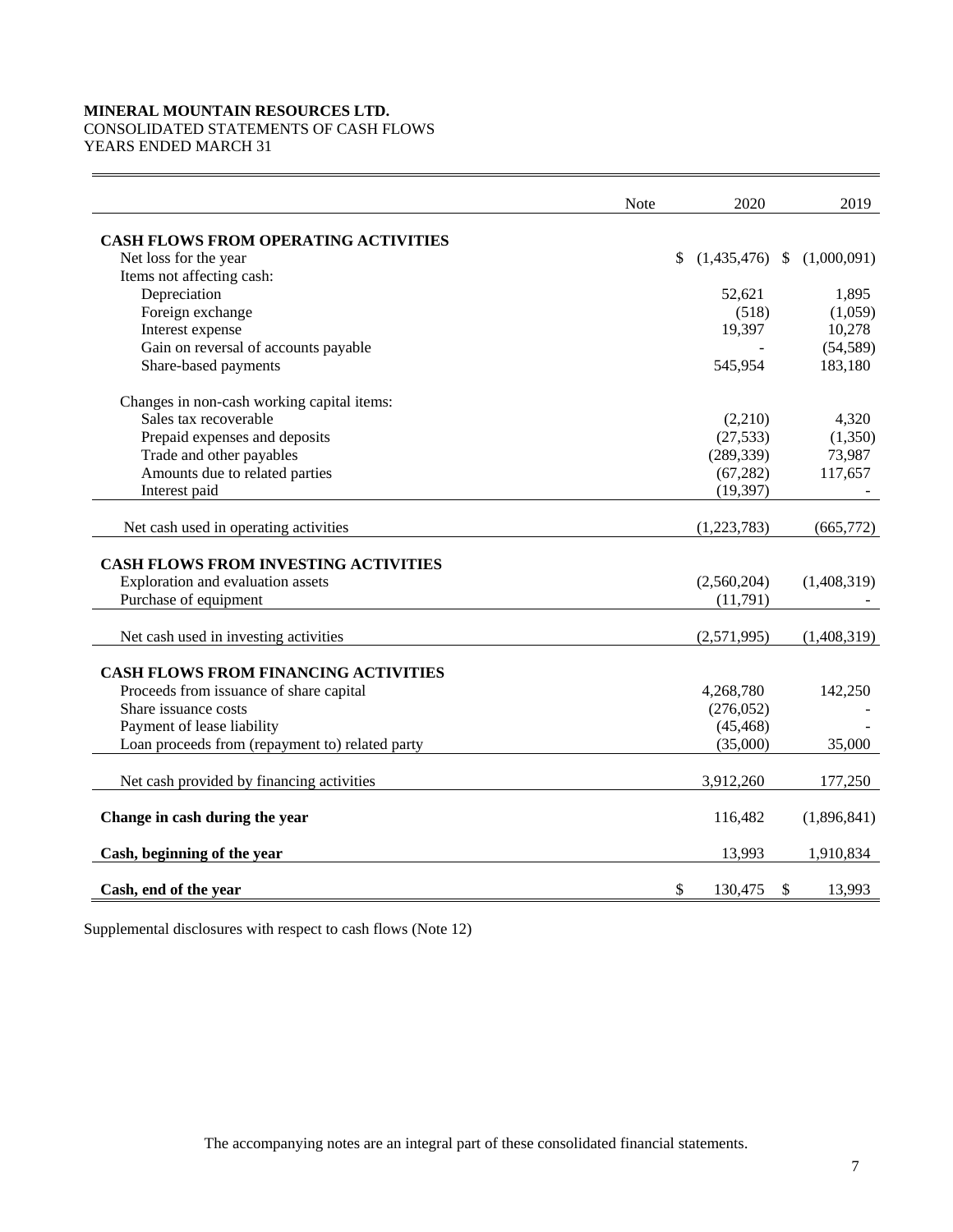## **1. NATURE OF BUSINESS**

 Mineral Mountain Resources Ltd. (the "Company") was incorporated on September 1, 2006 under the laws of British Columbia, Canada and maintains its head office at Suite 401, 1195 West Broadway, Vancouver, British Columbia, Canada, V6H 3X5. Its registered office is located at Suite 2300, 550 Burrard Street, Vancouver, British Columbia, Canada, V6C 2B5. The Company is engaged in the acquisition, exploration, and development of mineral properties in North America. The Company's common shares are listed on the TSX Venture Exchange (TSX-V) under the symbol "MMV" and on the OTCQB under the symbol "MNRLF".

## **2. BASIS OF PREPARATION**

These consolidated financial statements of the Company have been prepared in accordance with International Financial Reporting Standards ("IFRS") as issued by the International Accounting Standards Board ("IASB").

These consolidated financial statements incorporate the financial statements of the Company and its wholly-owned subsidiary, Mineral Mountain Resources (SD) Inc. All inter-company transactions, balances, income and expenses are eliminated in full on consolidation.

## **Basis of measurement**

These consolidated financial statements have been prepared on a historical cost basis except for certain financial instruments that are measured at fair values. In addition these consolidated financial statements have been prepared using the accrual basis of accounting, except for cash flow information.

## **Going concern of operations**

The Company is an exploration stage company. The Company has a history of losses with no operating revenue. The ability of the Company to recover the costs it has incurred to date on the exploration and evaluation assets is dependent upon the Company being able to identify a commercial ore body, to finance its exploration and development costs and to resolve any environmental, regulatory, or other constraints which may hinder the successful development of the assets. The aforementioned factors indicate the existence of a material uncertainty which may cast significant doubt about the Company's ability to continue as a going concern.

The Company's ability to continue as a going concern is dependent on its ability to obtain adequate financing on reasonable terms from lenders, shareholders and other investors and/or to commence profitable operations in the future. Although the Company has been successful in raising funds in the past, there is no assurance that it will be able to obtain adequate financing in which case the Company may be unable to meet its obligations. The directors, after reviewing the current cash position and having considered the Company's ability to raise funds in the short term, adopt the going concern basis in preparing its consolidated financial statements.

These consolidated financial statements do not include adjustments that would be required if going concern is not an appropriate basis for preparation of the financial statements. These adjustments could be material.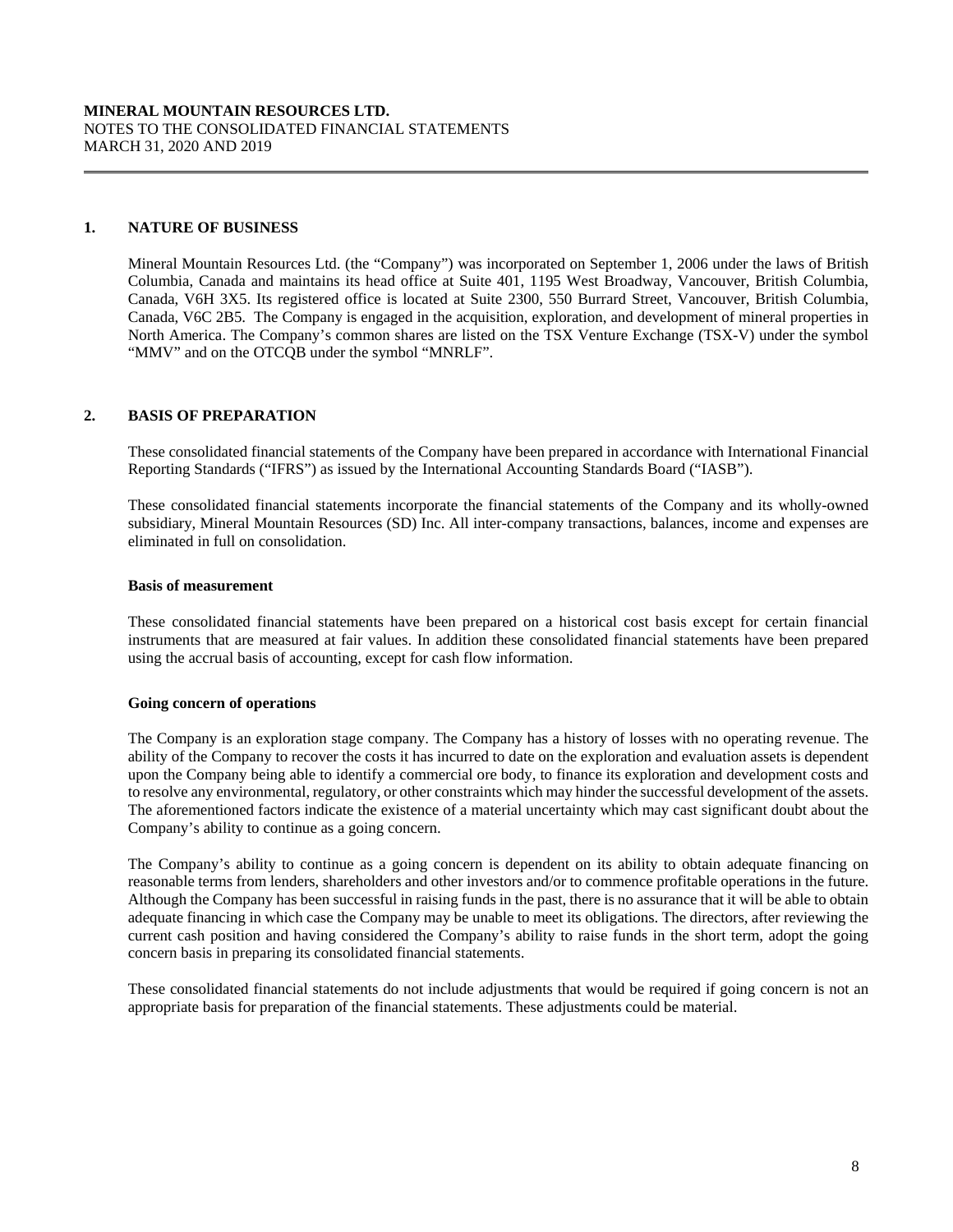## **2. BASIS OF PREPARATION** (cont'd…)

## **Functional and presentation currency**

These consolidated financial statements are presented in Canadian dollars, which is functional currency of the Company and its subsidiary.

#### **Significant estimates and assumptions**

The preparation of these consolidated financial statements requires management to make estimates and assumptions that affect the reported amounts of assets and liabilities at the date of the financial statements and reported amounts of expenses during the period. Actual results could differ from these estimates. The Company's management reviews these estimates and underlying assumptions on an ongoing basis, based on experience and other factors, including expectations of future events that are believed to be reasonable under the circumstances. Revisions to estimates are adjusted for prospectively in the period in which the estimates are revised. Significant areas requiring the use of management estimates include:

- i) The determination of the fair value of stock options and agent's warrants using stock pricing models, require the input of highly subjective assumptions, including the expected price volatility. Changes in the subjective input assumptions could materially affect the fair value estimate.
- ii) The determination of deferred income tax assets or liabilities requires subjective assumptions regarding future income tax rates and the likelihood of utilizing tax carry-forwards. Changes in these assumptions could materially affect the recorded amounts.

## **Significant judgments**

The preparation of these consolidated financial statements requires management to make judgments, apart from those involving estimates, in applying accounting policies. The most significant judgments in applying the Company's financial statements include:

- i) Recorded costs of exploration and evaluation assets are not intended to reflect present or future values of these assets. The assessment of indications of impairment loss and the reversal of an impairment loss and the measuring of the recoverable amount when impairment tests have been prepared involve judgment. The recorded costs are subject to measurement uncertainty and it is reasonably possible, based on existing knowledge, that change in future conditions could require a material change in the recognized amount.
- ii) The assessment of the Company's ability to continue as a going concern involves judgment regarding future funding available for its exploration projects and working capital requirements and whether there are events or conditions that may give rise to significant uncertainty.
- iii) The classification of financial instruments.
- iv) The determination of whether it is likely that future taxable profits will be available to utilize against any deferred tax assets.
- v) The determination of whether a decline in the fair value of a financial asset classified as available-for-sale is prolonged and /or significant and is therefore an impairment.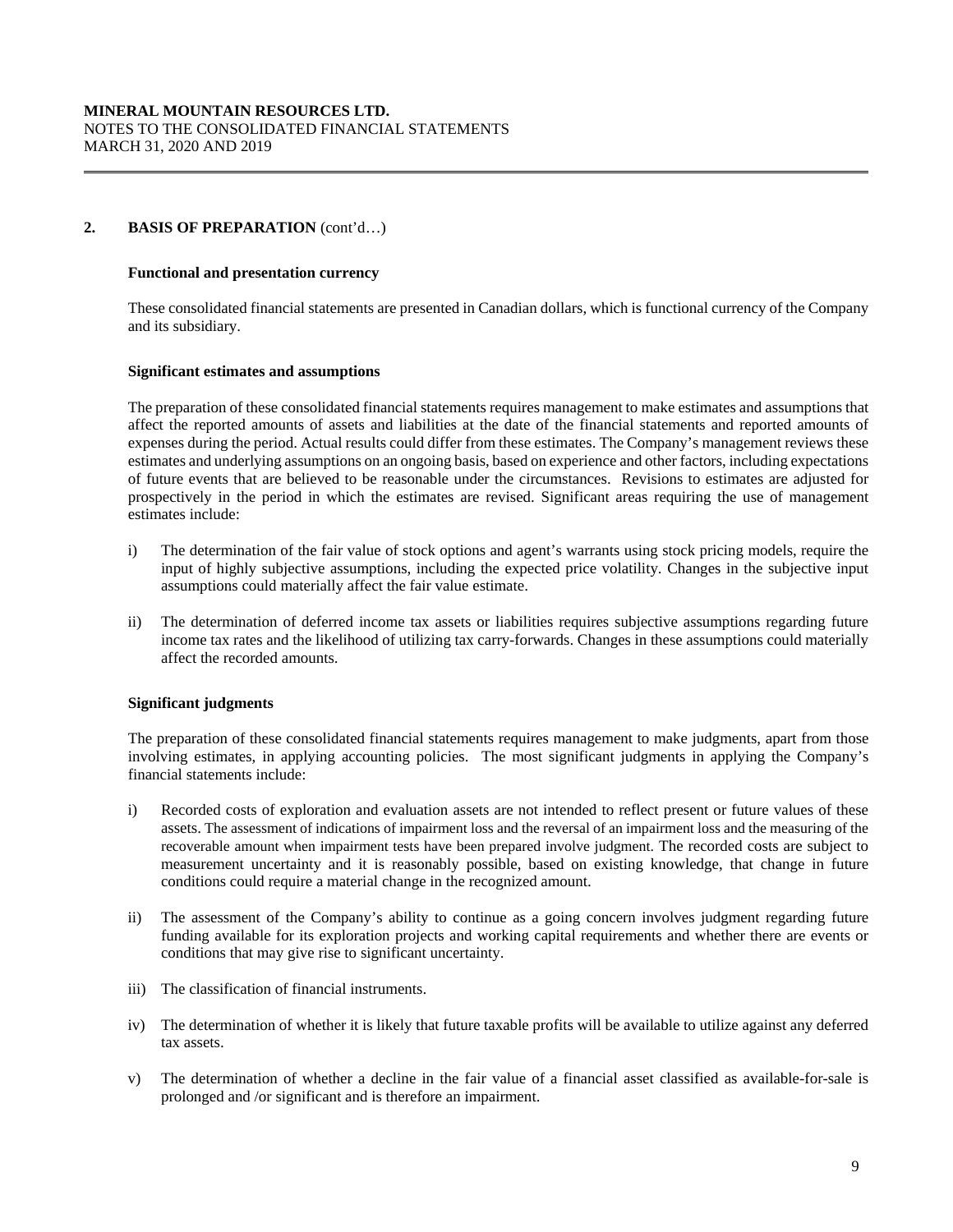## **3. SIGNIFICANT ACCOUNTING POLICIES**

The accounting policies set out below have been consistently applied to all years presented in these consolidated financial statements, unless otherwise indicated.

## **Cash and cash equivalents**

 Cash and cash equivalents consist of cash on hand and at banks and highly liquid investments with original maturities of three months or less that are readily convertible to known amounts of cash.

## **Equipment**

Equipment is recorded at cost less accumulated depreciation and accumulated impairment losses. The cost of an item of equipment consists of the purchase price, any costs directly attributable to bringing the asset into operation and an initial estimate of the rehabilitation obligation.

Equipment are generally depreciated on a straight line basis over their estimated useful lives as follows:

| Computer equipment | 2 years        |
|--------------------|----------------|
| Office equipment   | 5 years        |
| Field equipment    | $3 - 10$ years |

An item of equipment is derecognized upon disposal, when held for sale or when no future economic benefits are expected to arise from the continued use of the asset. Any gain or loss arising on disposal of the asset, determined as the difference between the net disposal proceeds and the carrying amount of the asset, is recognized in the statement of comprehensive income.

The Company conducts an annual assessment of the residual balances, useful lives and depreciation methods being used for property and equipment and any changes arising from the assessment are applied by the Company prospectively.

## **Exploration and evaluation assets**

Once a license or other right to explore an area has been secured, all direct costs related to the acquisition, exploration and evaluation of mineral property interests are capitalized into intangible asset on a property by property basis until such time that technical feasibility and commercial viability of extracting a mineral resource has been determined for a property, in which case the capitalized exploration and evaluation costs are transferred and capitalized into property, plant and equipment. The Company records expenditures on exploration and evaluation activities at cost. Government tax credits received are recorded as a reduction to the cumulative costs incurred and capitalized on the related property.

Proceeds received from a partial sale or option of any interest in a property are credited against the carrying value of the property. When the proceeds exceed the carrying costs, the excess is recorded in profit or loss in the period the excess is received. When all of the interest in a property is sold, subject only to any retained royalty interests which may exist, the accumulated property costs are written-off, with any gain or loss included in profit or loss in the period the transfer takes place.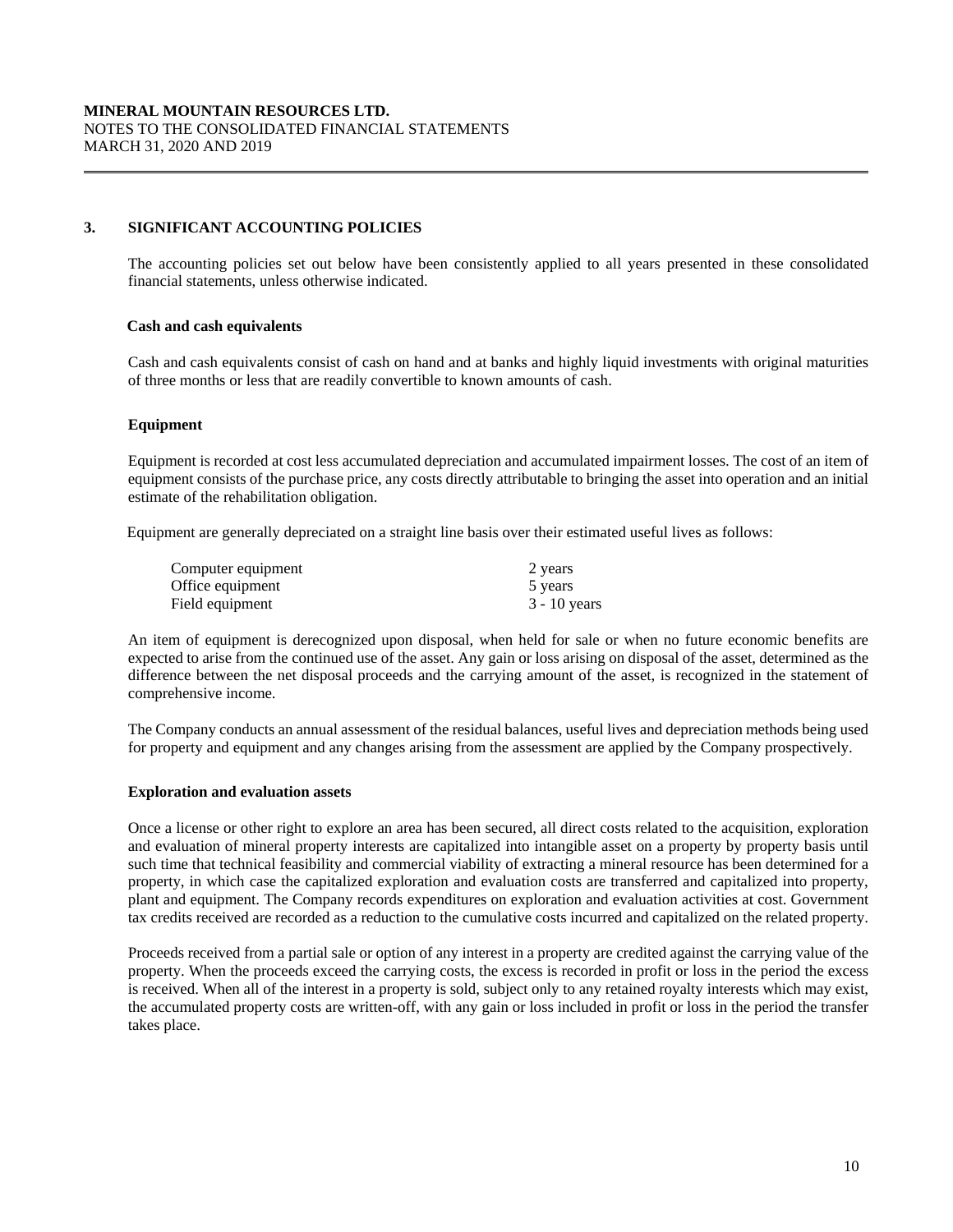## **Impairment of non-financial assets**

Management assesses the exploration and evaluation assets and property and equipment for impairment at least annually and whenever factors or circumstances indicate that the carrying amount may not be recoverable. For exploration and evaluation assets, examples of such facts and circumstances are as follows:

- the period for which the Company has the right to explore in the specific area has expired during the period or will expire in the near future, and is not expected to be renewed;
- substantive expenditure on further exploration for and evaluation of mineral resources in the specific area is neither budgeted nor planned;
- exploration for and evaluation of mineral resources in the specific area have not led to the discovery of commercially viable quantities of mineral resources and the entity has decided to discontinue such activities in the specific area; and
- sufficient data exist to indicate that, although a development in the specific area is likely to proceed, the carrying amount of the exploration and evaluation asset is unlikely to be recovered in full from successful development or by sale.

If, after management review, it is determined that the carrying amount of an asset is impaired, that asset is written down to its estimated recoverable amount. The recoverable amount of an asset is determined as the higher of its fair value less costs to sell and its value in use. An impairment loss is reversed if there has been a change in the estimates used to determine the recoverable amount. An impairment loss is reversed only to the extent that the asset's carrying amount does not exceed the carrying amount that would have been determined, net of depreciation or amortisation, if no impairment loss had been recognized.

## **Provision for decommissioning and restoration**

The Company recognizes provisions for statutory, contractual, constructive or legal obligations associated with the reclamation of mineral properties in the year in which it is probable that an outflow of resources will be required to settle the obligation and when a reliable estimate of the amount can be made. Initially, a provision for a decommissioning liability is recognized based on expected cash flows required to settle the obligation and discounted at a pre-tax rate specific to the liability. The capitalized amount is depreciated on the same basis as the related asset. Following the initial recognition of the decommissioning liability, the carrying amount of the liability is increased for the passage of time and adjusted for changes to the current market-based discount rate and the amount or timing of the underlying cash flows needed to settle the obligation. The increase in the provision due to passage of time is recognised as interest expense. Significant judgments and estimates are involved in forming expectations of the amounts and timing of future closure and reclamation cash flows. As at March 31, 2020 and 2019, the Company had no known material restoration, rehabilitation or environmental liabilities related to its mineral properties.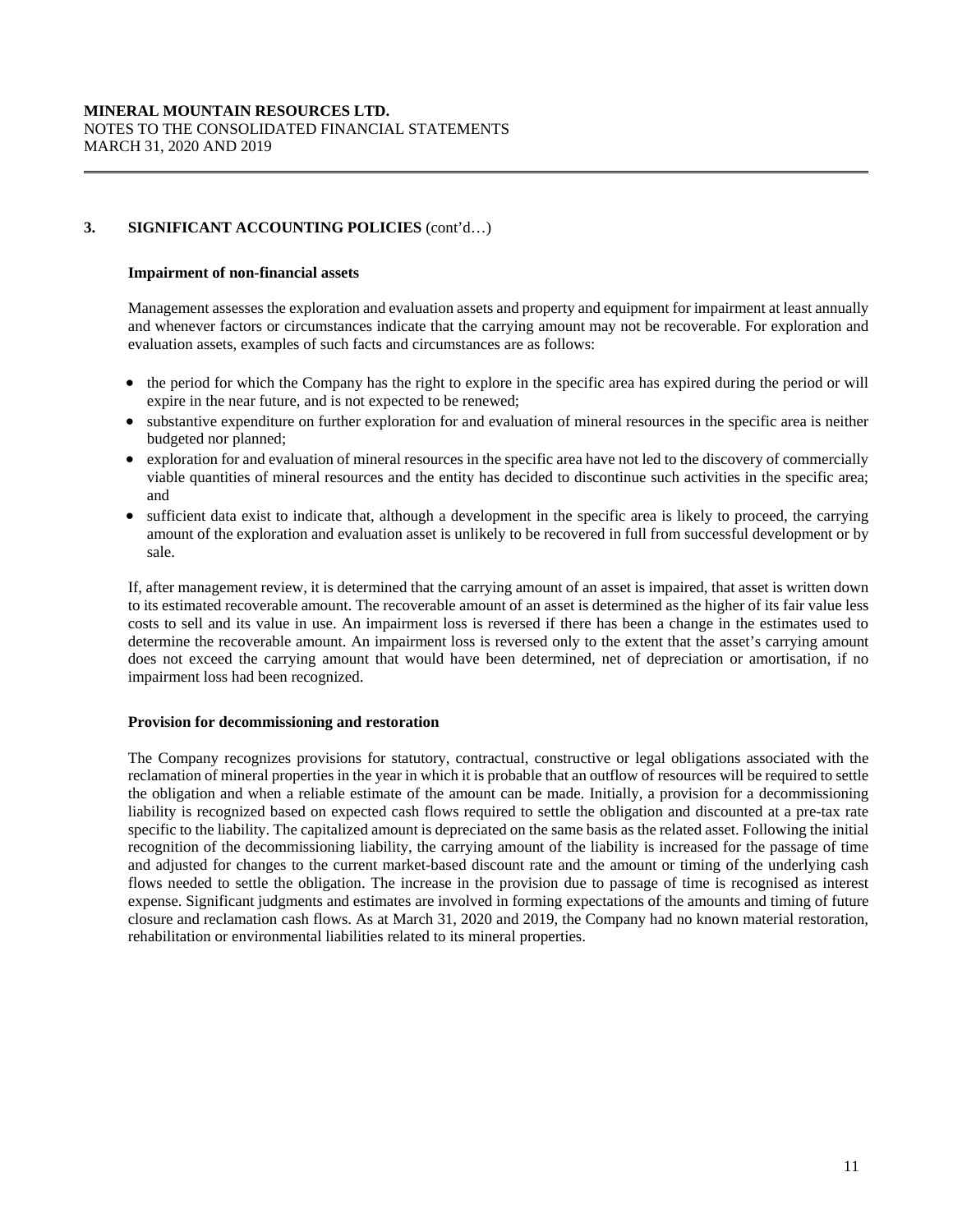## **Financial instruments**

(i) Financial assets

The Company classifies its financial assets in the following categories: at fair value through profit or loss ("FVTPL"), at fair value through other comprehensive income ("FVTOCI") and at amortized cost. The classification depends on the purpose for which the financial assets were acquired. Management determines the classification of financial assets at initial recognition. A financial asset is measured at amortized cost if it is held within a business model whose objective is to hold assets and collect contractual cash flows, its contractual terms give rise on specified dates that are solely payments of principle and interest on the principle amount outstanding, and it is not designated as FVTPL. Equity instruments that are held for trading are classified as FVTPL. For other equity instruments, the Company can make an irrevocable election (on an instrument by-instrument basis) on the day of acquisition to designate them as at FVTOCI.

## Financial assets at FVTPL

Financial assets carried at FVTPL are initially recorded at fair value and transaction costs are expensed in the income statement. Realized and unrealized gains and losses arising from changes in the fair value of the financial asset held at FVTPL are included in the income statement in the period in which they arise. None of the Company's financial assets are classified as FVTPL.

#### Financial assets at FVTOCI

Investments in equity instruments at FVTOCI are initially recognized at fair value plus transaction costs. Subsequently they are measured at fair value, with gains and losses arising from changes in fair value recognized in other comprehensive income. There is no subsequent reclassification of fair value gains and losses to profit or loss following the derecognition of the investment. None of the Company's financial assets are classified as FVTOCI.

## Financial assets at amortized cost

Financial assets at amortized cost are initially recognized at fair value and subsequently carried at amortized cost less any impairment. They are classified as current assets or non-current assets based on their maturity date. The Company's financial assets at amortized cost comprise cash and restricted cash.

Financial assets are derecognized when they mature or are sold, and substantially all the risks and rewards of ownership have been transferred. Gains and losses on derecognition of financial assets classified as FVTPL or amortized cost are recognized in the income statement. Gains or losses on financial assets classified as FVTOCI remain within accumulated other comprehensive income.

## (ii) Financial liabilities

The Company classifies its financial liabilities as subsequently measured at amortized cost which include trade and other payables, amounts due to related parties, and loan payable to related party. The Company derecognizes a financial liability when its contractual obligations are discharged or cancelled, or they expire.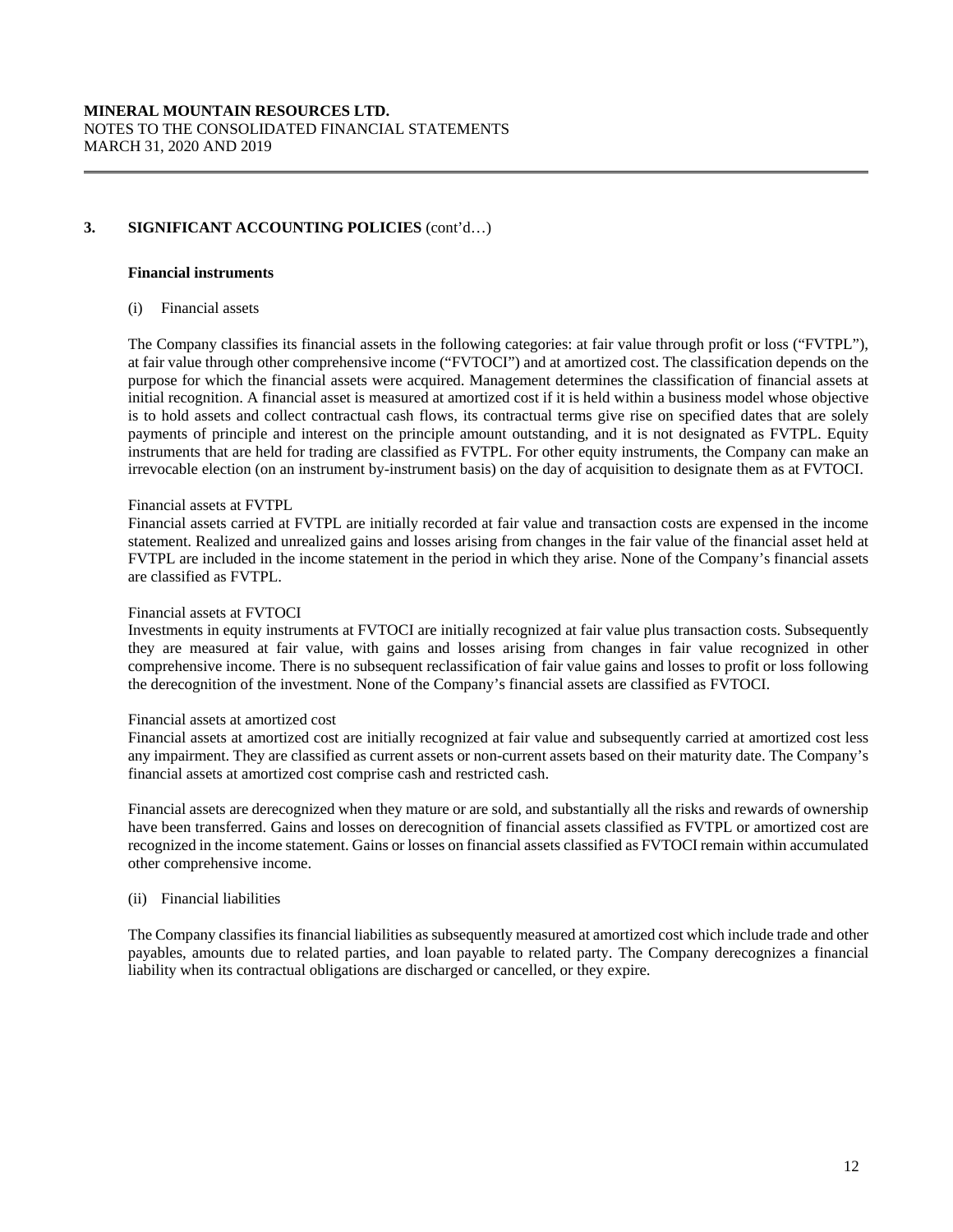#### **Financial instruments** (cont'd…)

(iii) Impairment of financial assets

The Company recognizes a loss allowance for expected credit losses on financial assets that are measured at amortized cost. At each reporting date, the loss allowance for the financial asset is measured at an amount equal to the lifetime expected credit losses if the credit risk on the financial asset has increased significantly since initial recognition. If at the reporting date, the financial asset has not increased significantly since initial recognition, the loss allowance is measured for the financial asset at an amount equal to twelve month expected credit losses. For trade receivables the Company applies the simplified approach to providing for expected credit losses, which allows the use of a lifetime expected loss provision. Impairment losses on financial assets carried at amortized cost are reversed in subsequent periods if the amount of the loss decreases and the decrease can be objectively related to an event occurring after the impairment was recognized. Given the nature and balances of the Company's receivables the Company has no material loss allowance as at March 31, 2019 and March 31, 2020.

## **Share capital**

The Company records proceeds from the issuance of its common shares as equity. Incremental costs directly attributable to the issue of new common shares are shown in equity as a deduction, net of tax, from the proceeds. Common shares issued for consideration other than cash are valued based on their market value at the date that shares are issued.

## **Loss per share**

Basic loss per share is calculated by dividing the loss attributable to common shareholders by the weighted average number of common shares outstanding in the period. For all periods presented, the loss attributable to common shareholders equals the reported loss attributable to owners of the Company. The diluted loss per share reflects all dilutive potential common shares equivalents, which comprise outstanding stock options and share purchase warrants, in the weighted average number of common shares outstanding during the period, if dilutive. All of the outstanding stock options and the share purchase warrants were anti-dilutive for the years ended March 31, 2019 and 2020.

## **Share-based payments**

Share-based payments to employees and others providing similar services are measured at the grant date fair value of the instruments issued and amortized over the vesting periods. Share-based payments to non-employees are measured at the fair value of the goods or services received or the fair value of the equity instruments issued if it is determined the fair value of the goods or services cannot be reliably measured, and are recorded at the date the goods or services are received. The amount recognized as an expense is adjusted to reflect the number of options expected to vest. The offset to the recorded cost is to share-based payments reserve. The number of options expected to vest is reviewed and adjusted at the end of each reporting period such that the amount ultimately recognized as an expense is based on the number of options that eventually vest. Consideration received on the exercise of stock options is recorded as share capital and the related share-based payments reserve is transferred to share capital.

The fair value of the stock options is determined using the Black-Scholes option pricing model. Measurement inputs include share price on measurement date, exercise price of the instrument, expected volatility (based on weighted average historic volatility), weighted average expected life of the instruments (based on historical experience), expected dividends, and the risk-free interest rate (based on government bonds).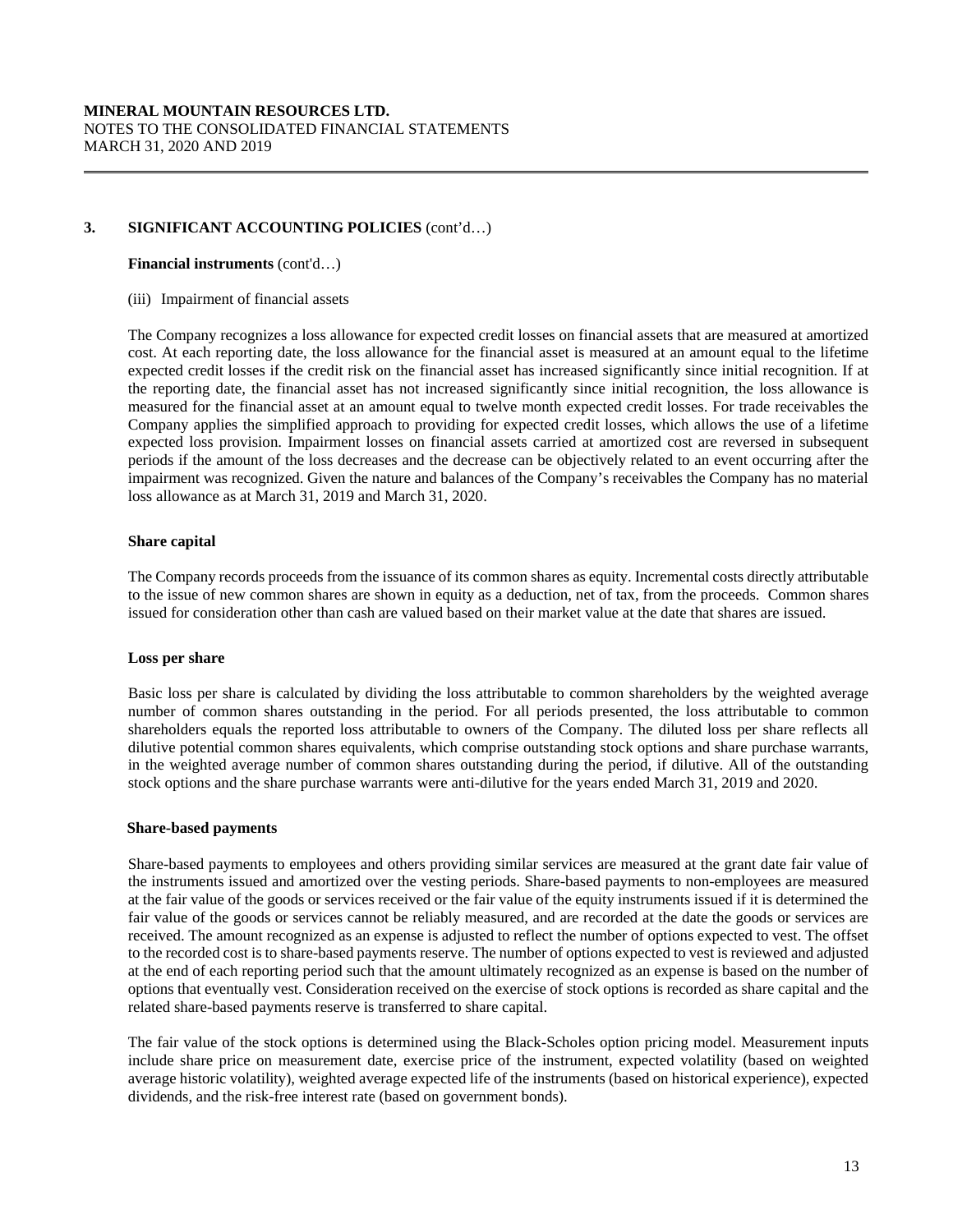## **Foreign currency translation**

The financial statements for the Company and its subsidiaries are prepared using their functional currencies. Functional currency is the currency of the primary economic environment in which an entity operates. The functional currency of the Company and its subsidiary is Canadian dollars, which is the Company's presentation currency.

Foreign currency transactions are translated into the functional currency using exchange rates prevailing at the dates of the transactions. At the end of each reporting period, monetary assets and liabilities that are denominated in foreign currencies are translated at the rates prevailing at that date. Non-monetary assets and liabilities are translated using the historical rate on the date of the transaction. Non-monetary assets and liabilities that are stated at fair value are translated using the historical rate on the date that the fair value was determined. All gains and losses on translation of these foreign currency transactions are charged to profit or loss.

#### **Income taxes**

Current taxes receivable or payable are estimated on taxable income or loss for the current year at the statutory tax rates enacted or substantively enacted at the reporting date.

Deferred income tax is recognized on temporary differences arising between the tax bases of assets and liabilities and their carrying amounts in the financial statements. Deferred income tax assets and liabilities are measured at the tax rates that have been enacted or substantially enacted at the end of the reporting period and are expected to apply when the related deferred income tax asset is realized or the deferred income tax liability is settled. Deferred income tax assets also result from unused loss carry forwards, resource related pools and other deductions. At the end of each reporting year the Company reassesses unrecognized deferred tax assets. Deferred income tax assets are recognized for unused tax losses, tax credits and deductible temporary differences, only to the extent that it is probable that future taxable profit will be available against which they can be utilized.

Deferred income tax assets and deferred income tax liabilities are offset if a legally enforceable right exists to set off current tax assets against current tax liabilities and the deferred tax assets and liabilities relate to income taxes levied by the same taxation authority.

## **New accounting policy**

#### IFRS 16 – Leases

This standard replaces IAS 17, Leases. IFRS 16 eliminates the classification as an operating lease and requires lessees to recognize a right-of-use asset and a lease liability in the statement of financial position for all leases, with exemptions permitted for short-term leases and leases of low value assets. In addition, IFRS 16 changes the definition of a lease; sets requirements on how to account for the asset and liability, including complexities such as non-lease elements, variable lease payments and option periods; changes the accounting for sale and leaseback arrangements; and introduces new disclosure requirements.

Under IFRS 16, a lessee recognizes a right-of-use asset representing its right to use the underlying asset and a lease liability representing its obligation to make lease payments. Right-of-use assets will be initially measured at cost, which includes the initial measurement of the lease liabilities and other costs, less lease incentives. Lease liabilities will initially be measured at the present value of future lease payments and subsequently measured at amortized cost using the effective interest method.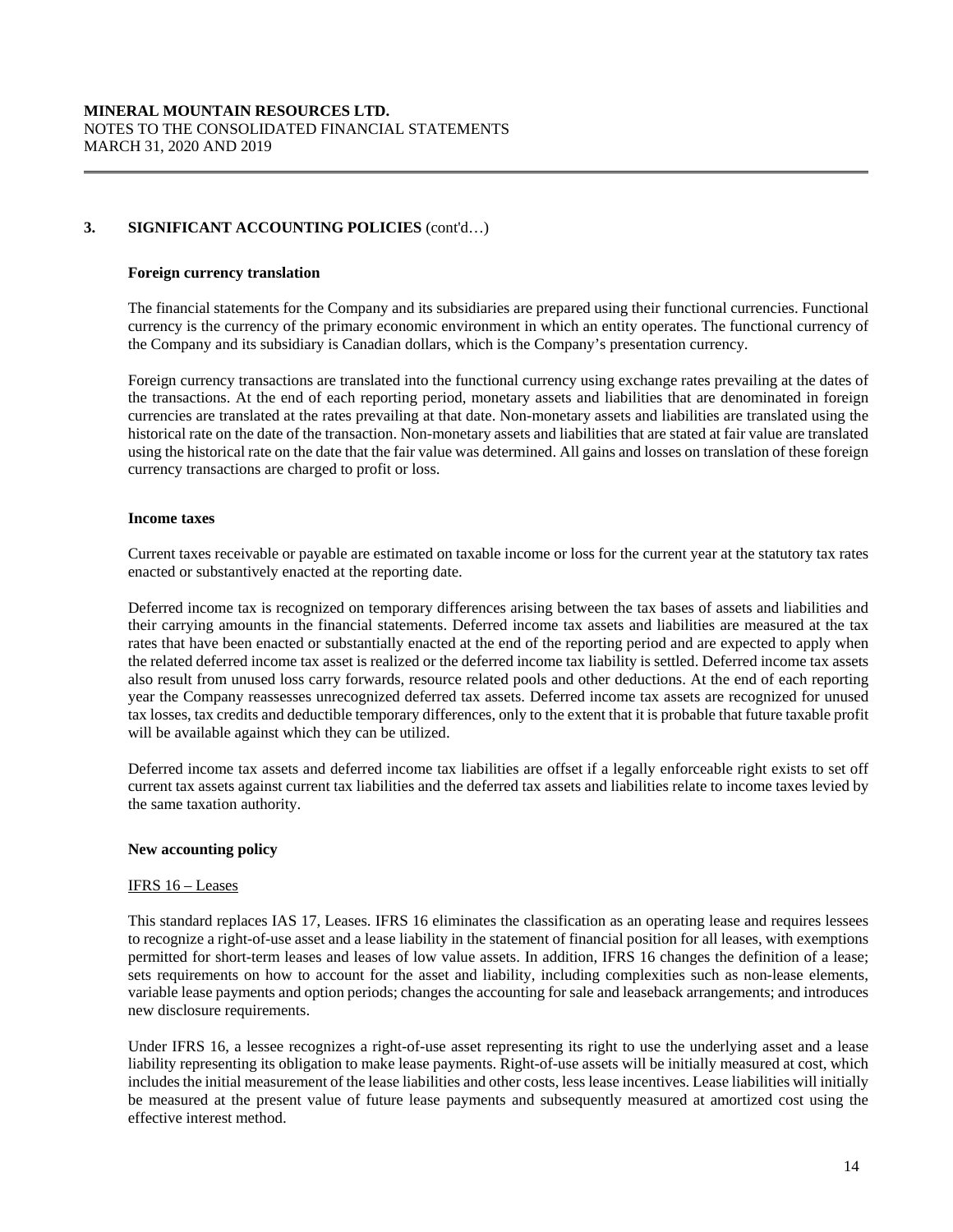## **New accounting policy** (cont'd…)

At inception of a contract, the Company assesses whether a contract is, or contains a lease based on whether the contract conveys the right to control the use of an identified asset for a period of time in exchange for consideration.

The lease obligation is initially measured at the present value of the lease payments that are not paid at the commencement date, discounted using the interest rate implicit in the lease or, if that rate cannot be readily determined, the Company's incremental borrowing rate. Variable lease payments that do not depend on an index or rate are not included in the measurement of the lease obligation. The lease obligation is subsequently measured at amortized cost using the effective interest rate method. Right-of-use assets are depreciated over the lease term using the straight-line method as this most closely reflects the expected pattern of consumption of future economic benefits.

The Company adopted IFRS 16 on April 1, 2019. On initial adoption, the Company has elected to record right-of-use assets based on the corresponding lease obligation which relates to the Company's corporate office lease which expires on March 31, 2021. A right-of-use asset and lease obligation of \$96,702 were recorded as of April 1, 2019, with no impact on deficits. When measuring the present value of lease obligations, the Company discounted remaining lease payments using its incremental borrowing rate at April 1, 2019, which was a weighted-average rate of 12%.

| Lease commitments as at April 1, 2019<br>Exclude operating costs which are considered variable lease payments<br>Effect of discounting using incremental borrowing rate at April 1, 2019 | \$<br>196,960<br>(87,710)<br>(12, 548) |
|------------------------------------------------------------------------------------------------------------------------------------------------------------------------------------------|----------------------------------------|
| Lease obligation recognized at April 1, 2019                                                                                                                                             | \$<br>96,702                           |
| A continuity of the Company's lease liability is as follows:                                                                                                                             |                                        |
| Lease obligation recognized at April 1, 2019                                                                                                                                             | \$<br>96,702                           |
| Interest accrued<br>Effect of discounting using incremental borrowing rate at April 1, 2019                                                                                              | 9,157<br>(54, 625)                     |
| Lease obligation recognized at March 31, 2020                                                                                                                                            | \$<br>51,234                           |

Future undiscounted lease payments included in the lease obligation are \$54,625. The Company's share of operating costs for the year ended March 31, 2020 were \$44,922 which are variable and were therefore expensed in net loss.

## **4. PREPAID EXPENSES AND DEPOSITS**

|                                                                   | 2020                                | 2019                       |
|-------------------------------------------------------------------|-------------------------------------|----------------------------|
| <b>Exploration</b> deposits<br>Prepaid expenses<br>Rental deposit | \$<br>28,881 \$<br>81,119<br>30,450 | 26,969<br>55,498<br>30,450 |
|                                                                   | 140,450 \$                          | 112.917                    |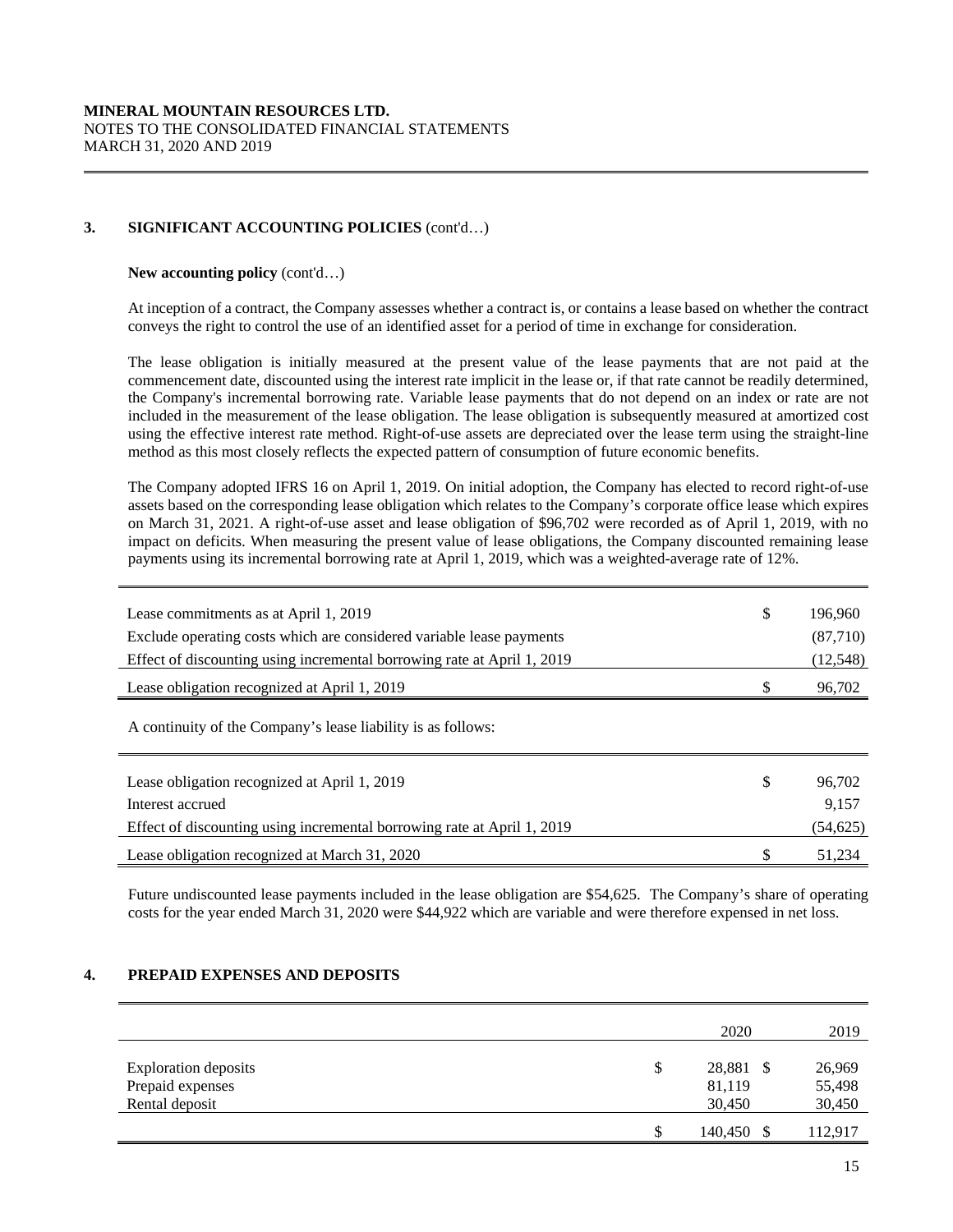## **5. PROPERTY AND EQUIPMENT**

|                                 | Right-of-use<br>asset    | Computer<br>equipment | Office<br>equipment | Field<br>equipment | Total        |
|---------------------------------|--------------------------|-----------------------|---------------------|--------------------|--------------|
| Cost                            |                          |                       |                     |                    |              |
| Balance as at March 31, 2019    | \$<br>$\sim$ $-$         | \$<br>$\sim$ $-$      | \$<br>9.478         | \$<br>20,367       | \$<br>29,845 |
| <b>Additions</b>                | 96,702                   | 7,970                 | 3.821               |                    | 108,493      |
| Balance as at March 31, 2020    | 96,702                   | 7.970                 | 13,299              | 20,367             | 138,338      |
| <b>Accumulated depreciation</b> |                          |                       |                     |                    |              |
| Balance as at March 31, 2019    | $\overline{\phantom{a}}$ |                       | 2,843               | 8,542              | 11,385       |
| Depreciation for the year       | 48,351                   | 1,992                 | 2,278               | 2,037              | 54,658       |
| Balance as at March 31, 2020    | 48,351                   | 1,992                 | 5,121               | 10,579             | 66,043       |
| Net value as at March 31, 2020  | \$<br>48,351             | \$<br>5,978           | \$<br>8,178         | \$<br>9,788        | \$<br>72,295 |
|                                 |                          |                       |                     |                    |              |

|                                       | Office<br>equipment | Field<br>equipment |     | Total  |
|---------------------------------------|---------------------|--------------------|-----|--------|
| Cost                                  |                     |                    |     |        |
| Balance as at March 31, 2018 and 2019 | \$<br>9,478         | \$<br>20,367       | \$. | 29,845 |
| <b>Accumulated depreciation</b>       |                     |                    |     |        |
| Balance as at March 31, 2018          | 948                 | 6,505              |     | 7,453  |
| Depreciation for the year             | 1,895               | 2,037              |     | 3,932  |
| Balance as at March 31, 2019          | 2,843               | 8,542              |     | 11,385 |
| Net value as at March 31, 2019        | \$<br>6,635         | \$<br>11,825       | \$  | 18,460 |

During the year ended March 31, 2020, the Company expensed \$52,621 (2019 - \$1,895) in depreciation to the statement of comprehensive loss and capitalized \$2,037 (2019 - \$2,037) to exploration and evaluation assets.

## **6. RESTRICTED CASH**

The Company has provided corporate credit cards to its Chief Executive Officer with a credit limit totalling \$22,100 (\$15,000 in Canadian and \$5,000 in US) for the Company's expenses. As collateral for the credit cards, the Company has a one-year term deposit of \$17,250 earning average annual interest at the prime rate minus 2.27% and a one-year US term deposit of US\$5,750 earning annual interest of 0.2%. As at March 31, 2020, the credit cards had an outstanding balance of \$92 (March 31, 2019- \$2,994) in total.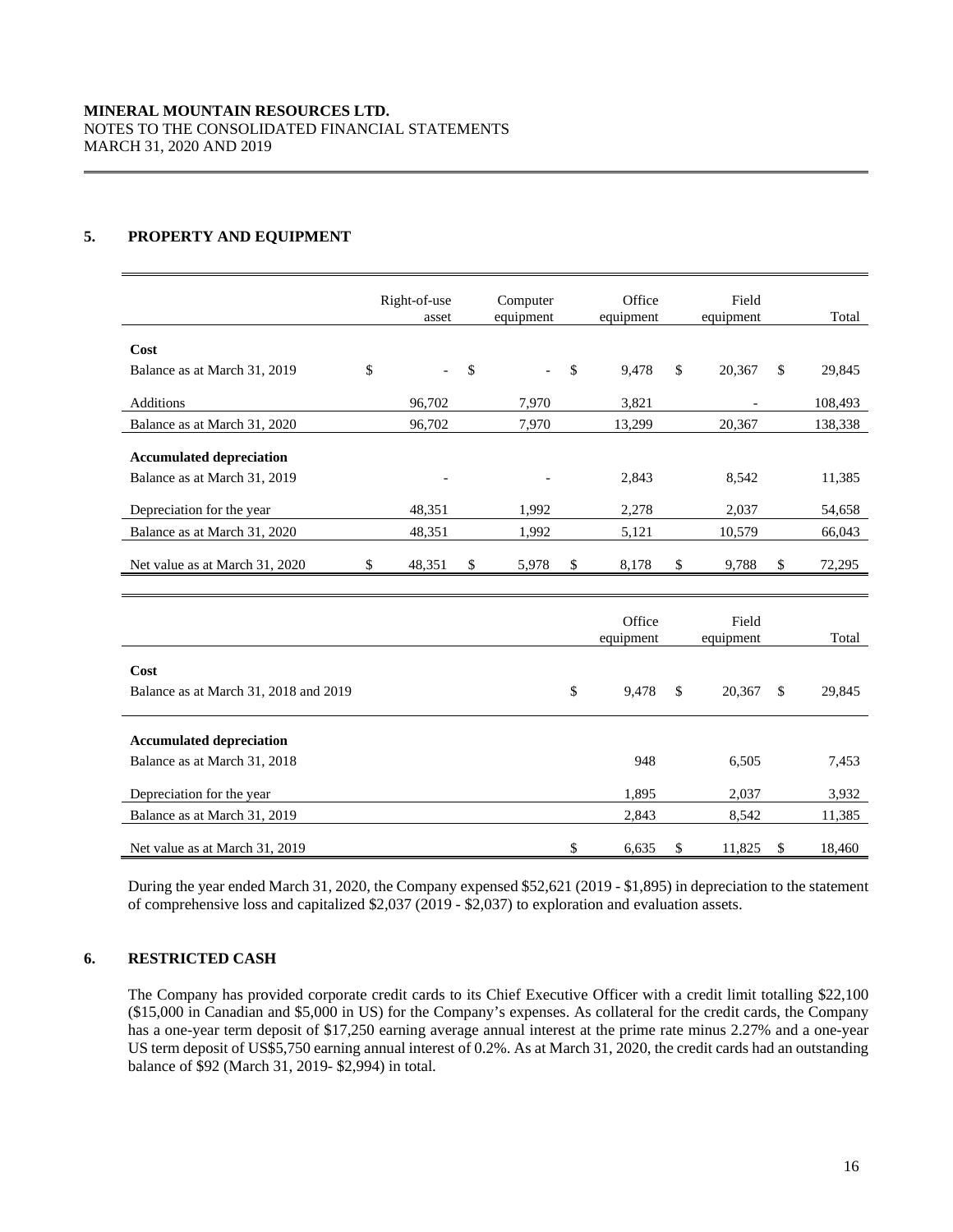## **MINERAL MOUNTAIN RESOURCES LTD.**  NOTES TO THE CONSOLIDATED FINANCIAL STATEMENTS MARCH 31, 2020 AND 2019

## **7. EXPLORATION AND EVALUATION ASSETS**

|                                           | March 31,<br>2018 | <b>Additions</b> |     | March 31,<br>2019 |               | <b>Additions</b> |     | March 31,<br>2020 |
|-------------------------------------------|-------------------|------------------|-----|-------------------|---------------|------------------|-----|-------------------|
| <b>Standby Gold Project, South Dakota</b> |                   |                  |     |                   |               |                  |     |                   |
| Acquisition costs                         |                   |                  |     |                   |               |                  |     |                   |
| \$<br>Option payments                     | 1,823,850         | \$<br>129,000    | \$. | 1,952,850         | <sup>\$</sup> | 198,000          | \$. | 2,150,850         |
| Staking and other property costs          | 994,023           | 103,104          |     | 1,097,127         |               | 115,384          |     | 1,212,511         |
|                                           | 2,817,873         | 232,104          |     | 3,049,977         |               | 313,384          |     | 3,363,361         |
| <b>Exploration costs</b>                  |                   |                  |     |                   |               |                  |     |                   |
| Assays                                    | 11,360            | 65,544           |     | 76,904            |               | 53,663           |     | 130,567           |
| Drilling                                  | 467,982           | 470,180          |     | 938,162           |               | 2,450,440        |     | 3,388,602         |
| Equipment rental                          | 25,557            | 35,932           |     | 61,489            |               | 39,578           |     | 101,067           |
| Field work                                | 52,403            | 59,235           |     | 111,638           |               | 68,462           |     | 180,100           |
| Geological consulting                     | 720,758           | 359,989          |     | 1,080,747         |               | 206,759          |     | 1,287,506         |
| Geophysical survey                        | 288,754           | 69,100           |     | 357,854           |               | 1,750            |     | 359,604           |
| Miscellaneous                             | 239,882           | 63,149           |     | 303,031           |               | 58,724           |     | 361,755           |
| State and local taxes                     | 62,916            | 15,668           |     | 78,584            |               | 94,788           |     | 173,372           |
| Travel                                    | 62,721            | 57,896           |     | 120,617           |               | 42,210           |     | 162,827           |
|                                           | 1,932,333         | 1,196,693        |     | 3,129,026         |               | 3,016,374        |     | 6,145,400         |
| \$                                        | 4,750,206         | \$<br>1,428,797  | \$  | 6,179,003         | \$            | 3,329,758        | \$  | 9,508,761         |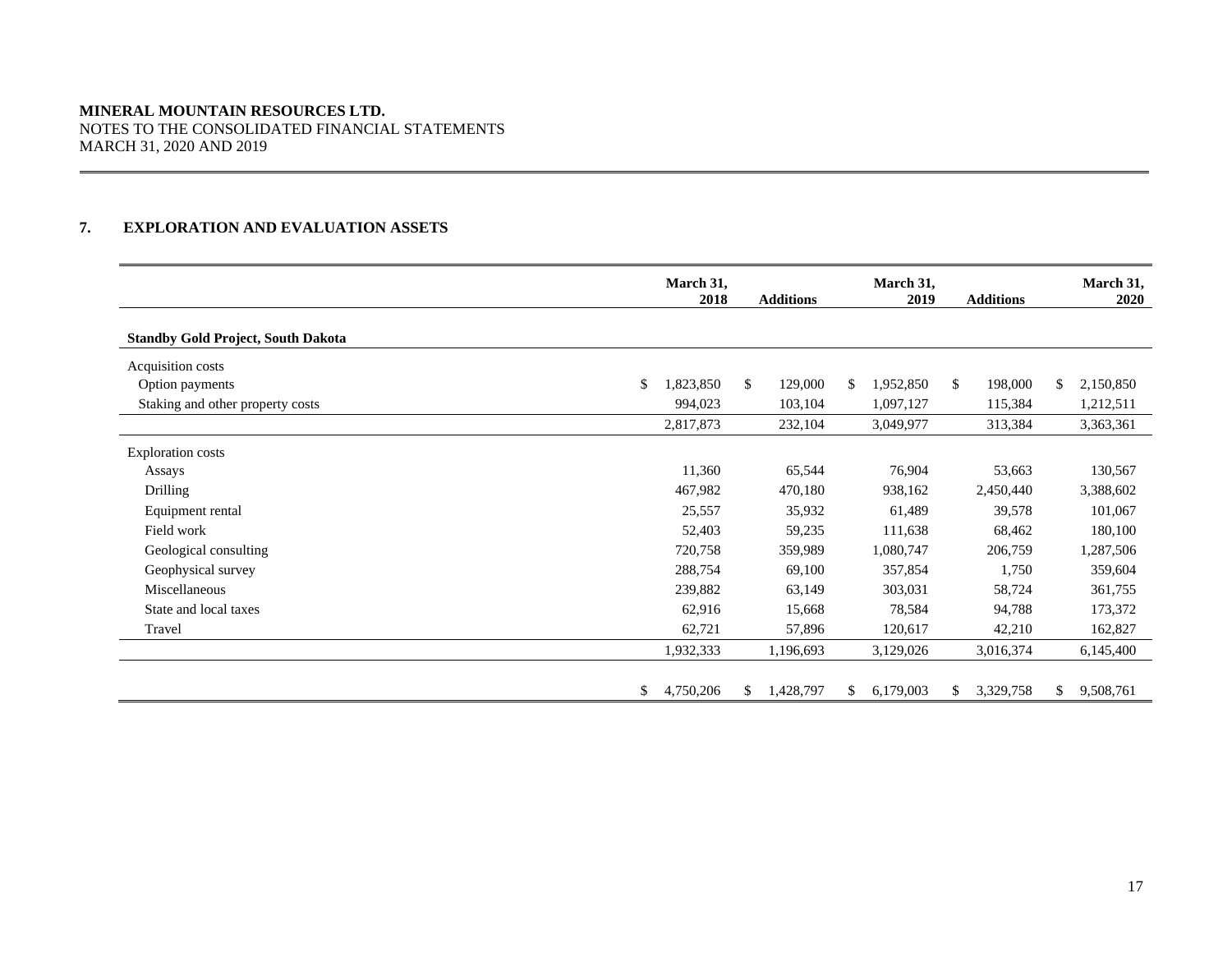## **7. EXPLORATION AND EVALUATION ASSETS** (cont'd…)

## **Standby Gold Project, South Dakota**

The Company's Standby Gold project is located in the Rochford Mining District of the Black Hills, South Dakota. The Rochford project includes the following properties:

## Rochford Claims

During the year ended March 31, 2013, the Company staked 289 unpatented mineral claims ("Rochford Claims") situated in the Rochford Mining District of the Black Hills, South Dakota, at a cost of \$191,390.

During the year ended March 31, 2017, the Company staked an additional 150 unpatented federal lode mining claims for approximately \$81,400.

## BHB Claims

On March 7, 2016, the Company and its wholly-owned US subsidiary entered into a purchase and sale agreement ("BHB Agreement") with four individuals (collectively the "Owners") to purchase a 100% interest in 19 unpatented lode mineral claims ("BHB Claims") located in the Rochford Mining District and the historical database pertaining to the BHB Claims in consideration of 4,000,000 shares of the Company (issued during the year ended March 31, 2017 with a fair value of \$1,500,000).

In addition, the Company agreed to grant the Owners a collective 2% net smelter returns royalty ("NSR") on the BHB Claims, a collective 1% NSR on the Company's Rochford Claims and a collective 1.5% NSR on claims falling within the area of mutual interest ("Area of Interest Claims Royalty"). The Area of Interest Claims Royalty will only be granted if the acquired property or properties are not already burdened with a royalty.

## Standby Property

On September 2, 2016, the Company and its wholly-owned US subsidiary entered into an option agreement to acquire a 100% interest in the 9 patented lode mineral claims located in the Rochford Mining District. Pursuant to the option agreement, the Company made cash payments of US\$500,000 over a three year period to the optionor and earned a 100% interest in the Standby Property.

In addition, the Company agreed to grant the optionor a 2% NSR and the Company has the option to purchase up to one-half of the NSR (1% NSR) at the price of US\$1,500,000 for 1% NSR or a proportionate amount if the Company purchases less than 1% of the NSR.

On September 23, 2016, the Company purchased a digital database relating to the Standby property in consideration of US\$75,000 (paid) and 500,000 common shares of the Company (issued with a fair value of \$220,000).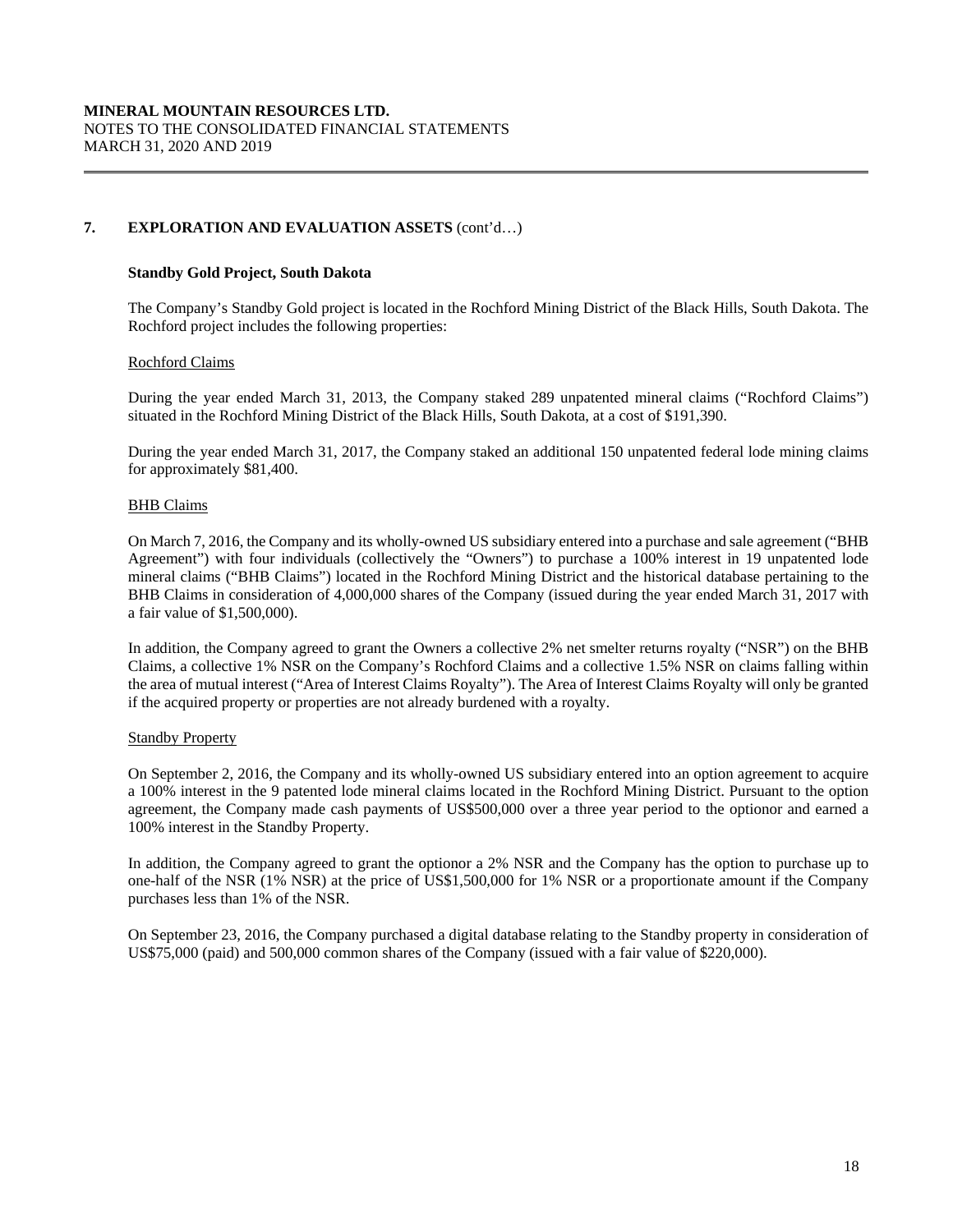## **8. TRADE AND OTHER PAYABLES**

|                                    | 2020                   | 2019              |
|------------------------------------|------------------------|-------------------|
| Trade payables<br>Accrued expenses | 1,006,872 \$<br>19,000 | 544,394<br>19,250 |
|                                    | 1,025,872 \$           | 563,644           |

Trade payables of the Company are principally comprised of amounts outstanding for trade purchases relating to exploration activities and accrued expenses for operating activities. The usual credit period taken for trade purchases is between 30 to 90 days.

## **9. RELATED PARTY TRANSACTIONS**

Amounts due to related parties were for services rendered to the Company by the directors and officers or companies controlled by its directors and officers or former directors and are unsecured, non-interest bearing, and have no specific terms of repayment.

During the year ended March 31, 2019, the Company received loans of \$35,000 from the President of the Company. During the year ended March 31, 2020, the Company received additional loans of \$25,400 from the President of the Company. The loans are unsecured, bear annual interest at 5% and are payable on demand. As at March 31, 2020, the Company had repaid the loan in full together with the accrued interest of \$890.

During the year ended March 31, 2020, the Company received loans of \$18,135 from a company controlled by a director of the Company. The loans are unsecured, bear annual interest at 5% and are payable on demand. As at March 31, 2020, the Company had repaid the loan in full together with the accrued interest of \$199.

Key management personnel include directors (executive and non-executive) and senior officers of the Company. The compensation paid or payable to key management personnel during the years ended March 31 is as follows:

|                          | 2020             | 2019    |
|--------------------------|------------------|---------|
| Management fees          | \$<br>324,000 \$ | 324,000 |
| Office and miscellaneous |                  | 7,500   |
| Professional fees        | 74,031           | 61,763  |
| Share-based payments     | 238,412          | 130,878 |
|                          |                  |         |
| Total                    | \$<br>636,443    | 524,141 |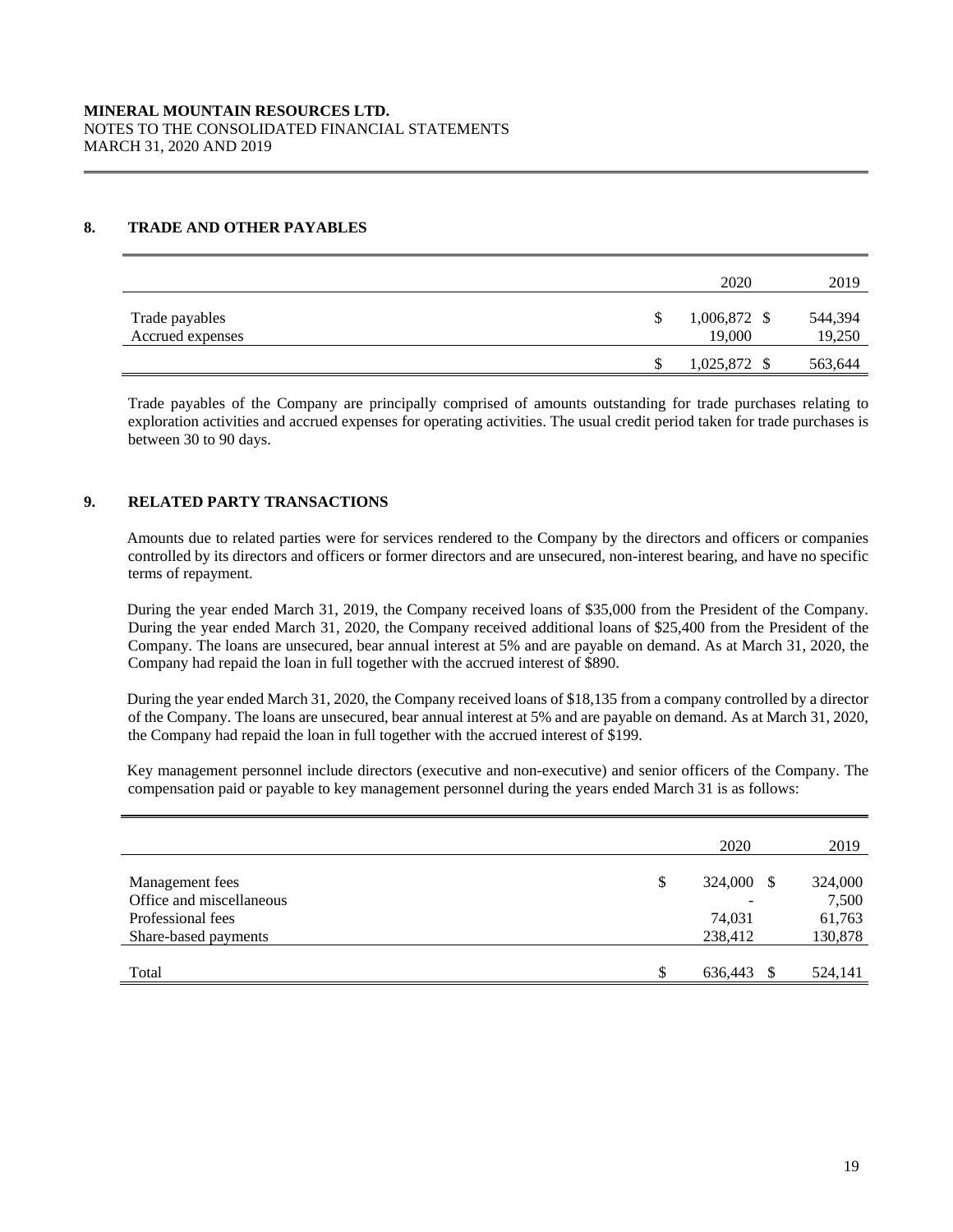## **9. RELATED PARTY TRANSACTIONS** (cont'd…)

The Company entered into the following transactions relating to key management personnel and entities over which they have control or significant influence during the year ended March 31, 2020:

- a) Incurred management fees of \$120,000 (2019 \$120,000) to a company controlled by the President of the Company.
- b) Incurred management fees of \$60,000 (2019 \$60,000) and office expenses of \$nil (2019 \$7,500) to a company controlled by a director of the Company.
- c) Incurred management fees of \$84,000 (2019 \$84,000) to a director of the Company.
- d) Incurred professional fees of \$15,961 (2019 \$9,413) and share issuance costs of \$10,220 (2019 \$nil) to a company which a director of the Company is an officer.
- e) Incurred professional fees of \$47,850 (2019 \$52,350) and management of \$60,000 (2019 \$60,000) to a company controlled by the Chief Financial Officer of the Company.

The Company has entered into four consulting agreements with a director and three companies controlled separately by two directors and an officer of the Company for management and corporate consulting services for a total monthly fee of \$27,000 plus applicable taxes. These agreements are for a one year term and continue thereafter on a month to month basis and may be terminated with a six month notice or a termination payment equal to six months' remuneration.

## **10. SHARE CAPITAL**

## **Authorized share capital**

The Company has authorized an unlimited number of common shares with no par value.

## **Issued share capital**

At March 31, 2020, the Company had 92,959,003 common shares outstanding (March 31, 2019 - 68,121,536).

## **Share issuance**

During the year ended March 31, 2020, the Company:

a) Completed a non-brokered private placement of 16,060,867 units at a price of \$0.15 per unit for gross proceeds of \$2,409,130. Each unit is comprised of one common share and one share purchase warrant; each warrant entitles the holder to acquire one additional common share for a period of 12 months at an exercise price of \$0.25. No value was allocated to the warrants based on the residual method. The Company paid \$146,400 as a finders' fee. The Company also incurred filing and other expenses of \$27,908 in connection with the private placement.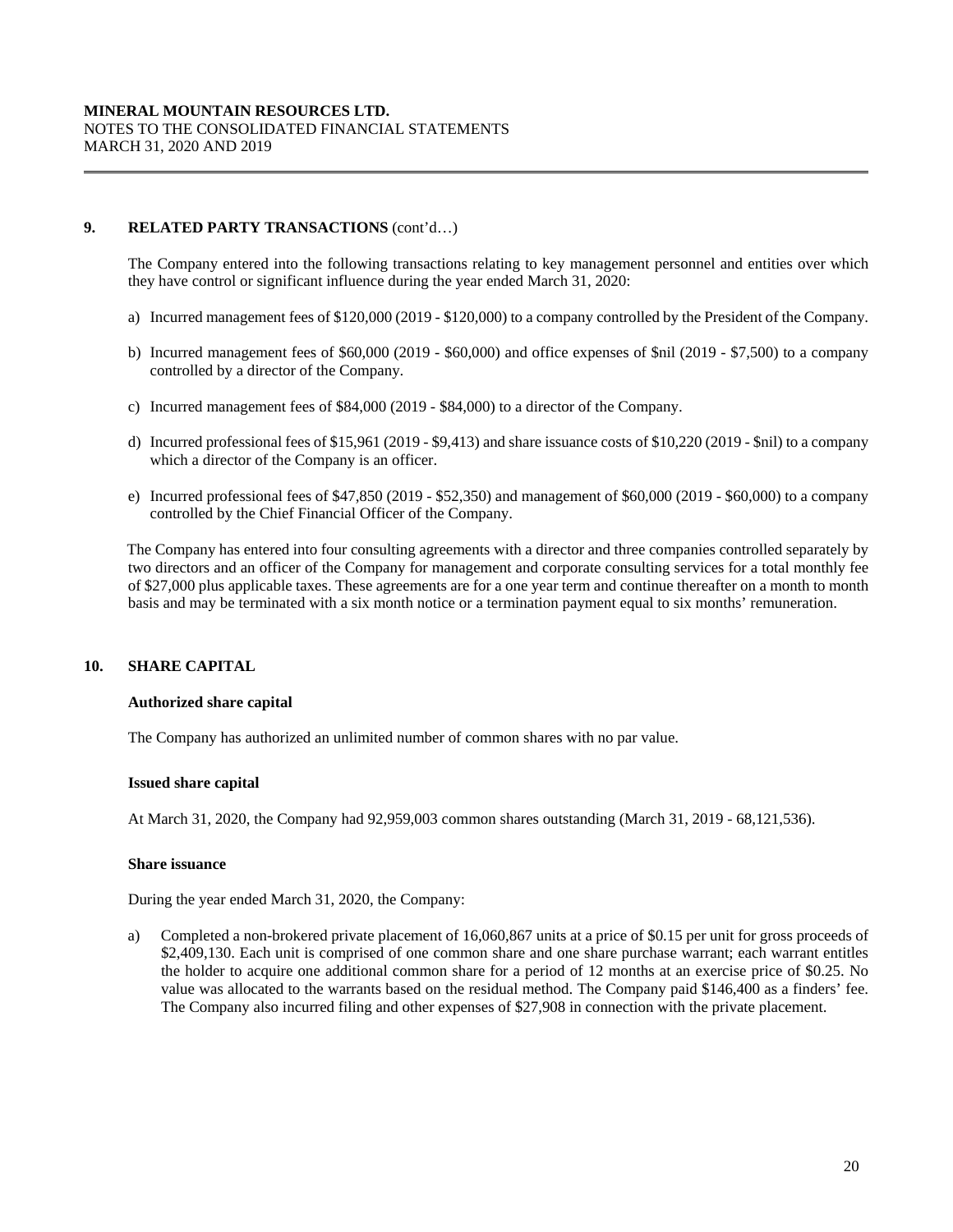## 10. **SHARE CAPITAL** (cont'd...)

**Share issuance** (cont'd…)

- b) Completed a non-brokered private placement of 5,330,600 units at a price of \$0.25 per unit for gross proceeds of \$1,332,650. Each unit is comprised of one common share and one share purchase warrant; each warrant entitles the holder to acquire one additional common share for a period of 12 months at an exercise price of \$0.40. No value was allocated to the warrants based on the residual method. The Company paid \$92,586 and issued 258,412 finder's warrants as a finders' fee. The finder's warrants have the same terms as the warrants issued under the private placement. The finder's warrants were valued at \$34,918 using the Black-Scholes option pricing model (assuming a risk-free interest rate of 1.68%, an expected life of 1 year, annualized volatility of 121.66% and a dividend rate of 0%)The Company also incurred filing and other expenses of \$9,158 in connection with the private placement.
- c) Issued 50,000 common shares at \$0.175 per share upon the exercise of stock options for proceeds of \$8,750. Accordingly, \$6,700 was transferred from share-based payments reserve to share capital.
- d) Issued 2,073,000 common shares at \$0.25 per share upon the exercise of warrants for proceeds of \$518,250.
- e) Issued 1,323,000 common shares to settle debt of \$198,450 due to a creditor and related parties of the Company.

During the year ended March 31, 2019, the Company:

- a) Issued 200,000 common shares at \$0.30 per share upon the exercise of stock options for proceeds of \$60,000.
- b) Issued 235,000 common shares at \$0.35 per share upon the exercise of warrants for proceeds of \$82,250.

#### **Basic and diluted loss per share**

The calculation of basic and diluted loss per share for the year ended March 31, 2020 was based on the loss attributable to common shareholders of \$1,435,476 (2019 - \$1,000,091) and a weighted average number of common shares outstanding of 79,648,899 (2019 - 68,085,426).

At March 31, 2020, 6,200,000 stock options (2019 - 5,775,000) and 33,797,879 warrants (2019 - 14,221,000) were excluded from the diluted weighted average number of common shares calculation as their effect would have been antidilutive.

## **11. SHARE-BASED PAYMENTS**

#### **Stock options**

The Company has adopted an incentive rolling stock option plan (the "Plan") under which it is authorized to grant options to directors, officers, employees and consultants enabling them to acquire up to a maximum of 10% of the issued and outstanding common shares of the Company. The options can be granted for a maximum term of 5 years and vest as determined by the board of directors. Options granted to employees or consultants performing investor relations will vest in stages over 12 months with no more than one quarter of the options vesting in any three month period. The exercise price of options granted under the Plan shall not be less than the closing price of the Company's shares on the trading day immediately preceding the date of grant, less the discount permitted under the TSX-V's policies.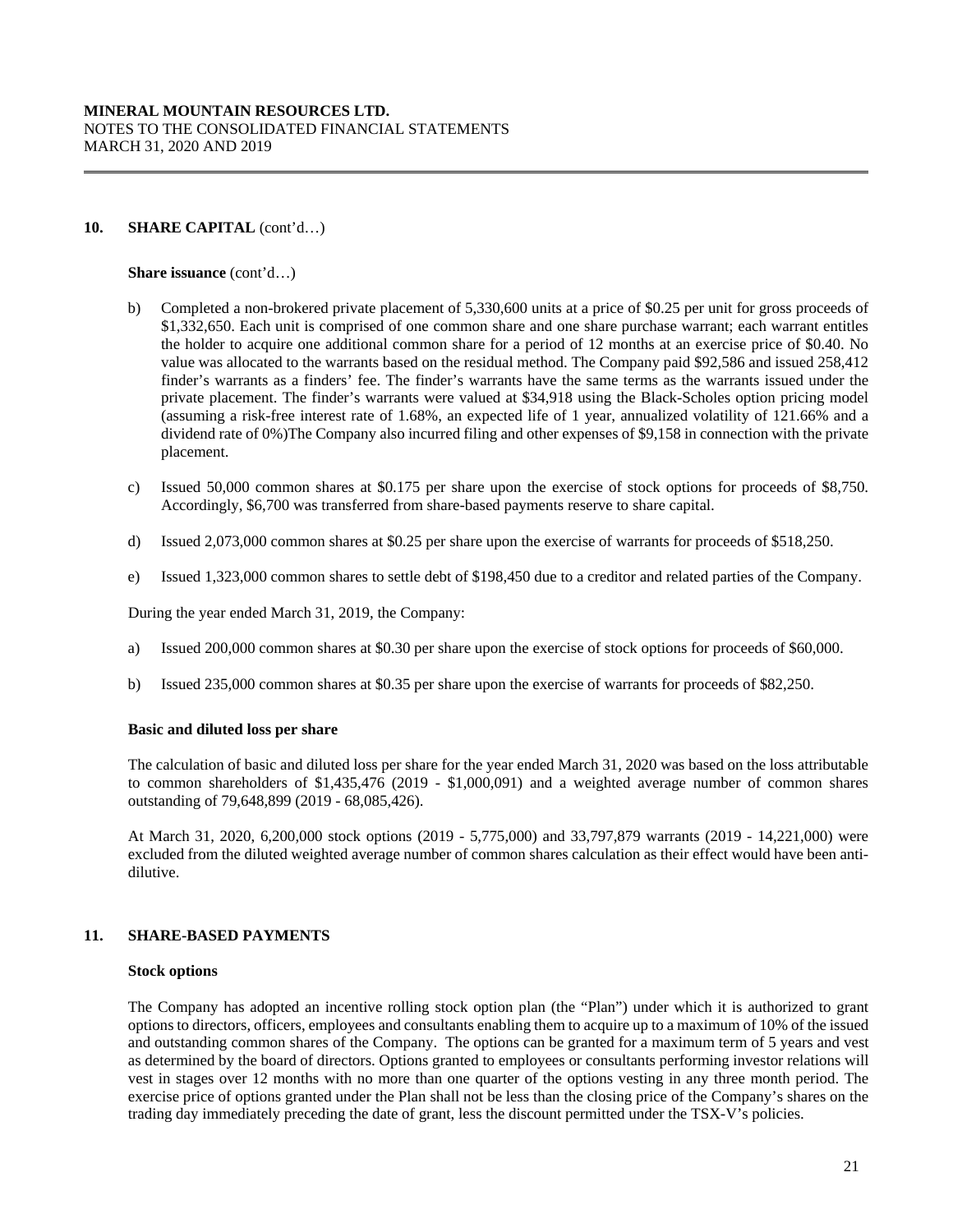## **11. SHARE-BASED PAYMENTS** (Cont'd…)

#### **Stock options** (Cont'd…)

Stock option transactions are summarized as follows:

|                                                                | Number<br>of Options                              |               | Weighted<br>Average<br>Exercise<br>Price |
|----------------------------------------------------------------|---------------------------------------------------|---------------|------------------------------------------|
| Balance, March 31, 2018<br>Exercised<br>Cancelled              | 6,075,000<br>(200,000)<br>(100,000)               | -S            | 0.32<br>0.30<br>0.23                     |
| Balance, March 31, 2019<br>Granted<br>Exercised<br>Expired     | 5,775,000<br>4,000,000<br>(50,000)<br>(3,525,000) | $\mathcal{S}$ | 0.32<br>0.20<br>0.18<br>0.30             |
| Balance, March 31, 2020                                        | 6,200,000                                         | -S            | 0.26                                     |
| Exercisable at March 31, 2020                                  | 4,450,000                                         | \$            | 0.28                                     |
| Weighted average fair value of options granted during the year | \$                                                |               | $0.15$ (2019 - \$ nil)                   |

 The options outstanding at March 31, 2020 have exercise prices in the range of \$0.15 to \$0.455 and a weighted average remaining contractual life of 2.99 years.

The fair value calculated for stock options granted during the year ended March 31, 2020 was \$597,500 (2019 - \$nil) using the Black-Scholes option pricing model. For the year ended March 31, 2020, the Company recognized share based payment expense of \$545,954 (2019 - \$183,180) for the portion of stock options that vested during the year.

The following weighted average assumptions were used for the Black-Scholes valuation of stock options granted:

|                          | 2020    | 2019                     |
|--------------------------|---------|--------------------------|
|                          |         |                          |
| Risk-free interest rate  | 1.46%   |                          |
| Expected life of options | 3 Years | $\overline{\phantom{0}}$ |
| Annualized volatility    | 116.72% | -                        |
| Dividend rate            | Nil     | -                        |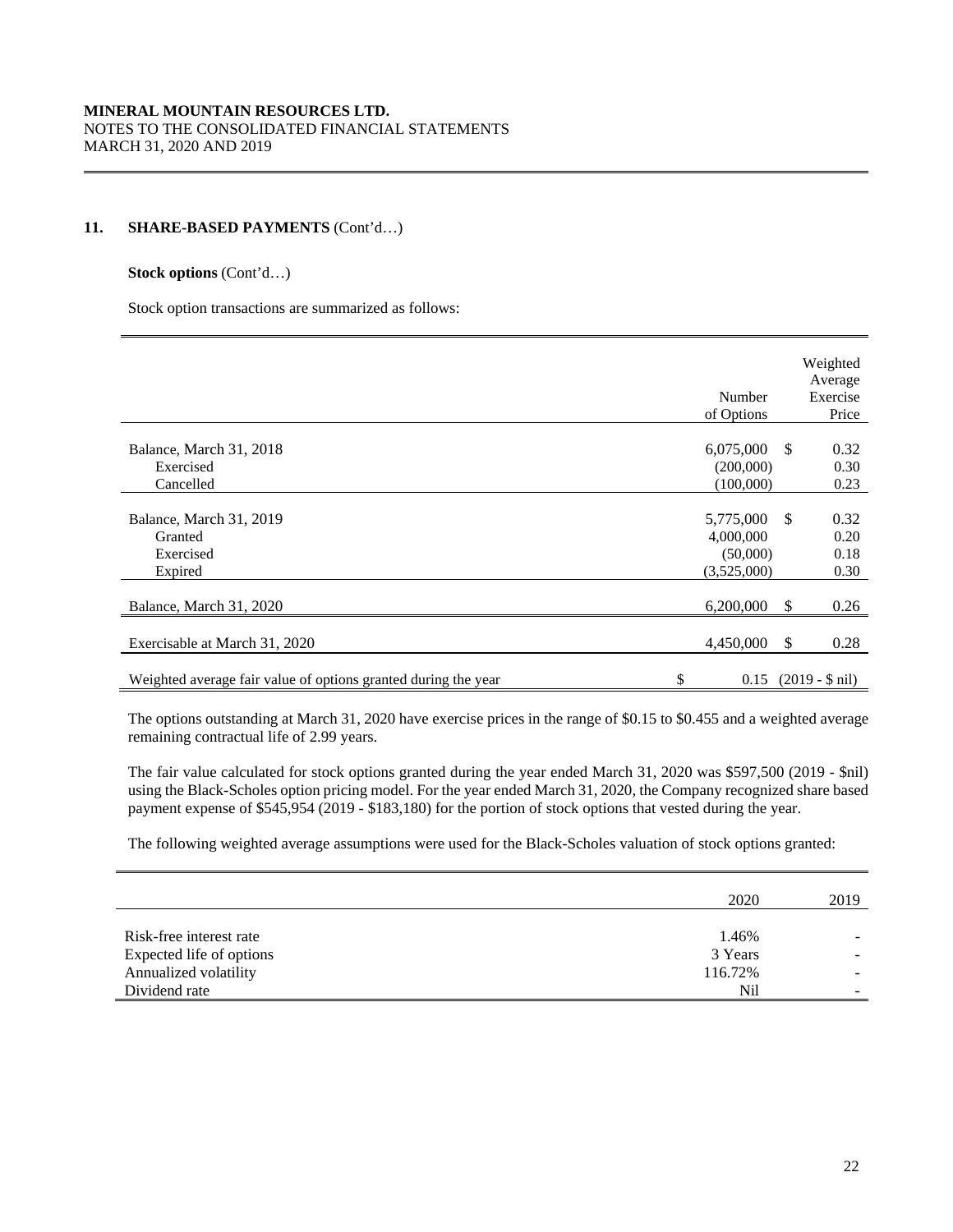## **11. SHARE-BASED PAYMENTS** (Cont'd…)

## **Stock options** (Cont'd…)

As at March 31, 2020 the following stock options were outstanding:

| Number<br>of Options                                                                                             | <b>Exercise Price</b>                                                                                                                  | <b>Expiry Date</b>                                                                                                                                                                                        |  |
|------------------------------------------------------------------------------------------------------------------|----------------------------------------------------------------------------------------------------------------------------------------|-----------------------------------------------------------------------------------------------------------------------------------------------------------------------------------------------------------|--|
| 575,000<br>250,000<br>500,000<br>1,125,000<br>1,275,000<br>150,000<br>300,000<br>1,575,000<br>250,000<br>200,000 | \$<br>0.35<br>0.455<br>\$<br>0.15<br>\$<br>0.175<br>\$<br>0.35<br>\$<br>0.39<br>\$<br>0.395<br>\$<br>0.175<br>\$<br>0.15<br>\$<br>0.40 | <b>January 8, 2021</b><br>September 22, 2021<br>April 9, 2022<br>October 7, 2022<br><b>January 8, 2023</b><br>January 18, 2023<br>January 20, 2023<br>October 7, 2024<br>April 9, 2024<br>January 3, 2025 |  |
| 6.200,000                                                                                                        |                                                                                                                                        |                                                                                                                                                                                                           |  |

## **Warrants**

Warrants are issued as private placement incentives. Value was allocated to the warrants issued with private placement units based on the residual method. Agents' warrants are measured at fair value on the date of the grant as determined using the Black-Scholes option pricing model.

Warrant transactions are summarized as follows:

|                                                                                               | Number<br>of Warrants                                 | Weighted<br>Average<br>Exercise<br>Price |
|-----------------------------------------------------------------------------------------------|-------------------------------------------------------|------------------------------------------|
| Balance, March 31, 2018                                                                       | 22,217,598 \$                                         | 0.44                                     |
| Warrants exercised<br>Warrants expired                                                        | (235,000)<br>(7,678,498)                              | 0.35<br>0.60                             |
| Agents' warrants expired                                                                      | (83,100)                                              | 0.90                                     |
| Balance, March 31, 2019<br>Warrants granted<br>Agents' warrants granted<br>Warrants exercised | 14,221,000 \$<br>21,391,467<br>258,412<br>(2,073,000) | 0.50<br>0.29<br>0.40<br>0.25             |
| Balance, March 31, 2020                                                                       | 33,797,879<br>-S                                      | 0.38                                     |
| Exercisable at March 31, 2020                                                                 | 33,797,879<br>-S                                      | 0.38                                     |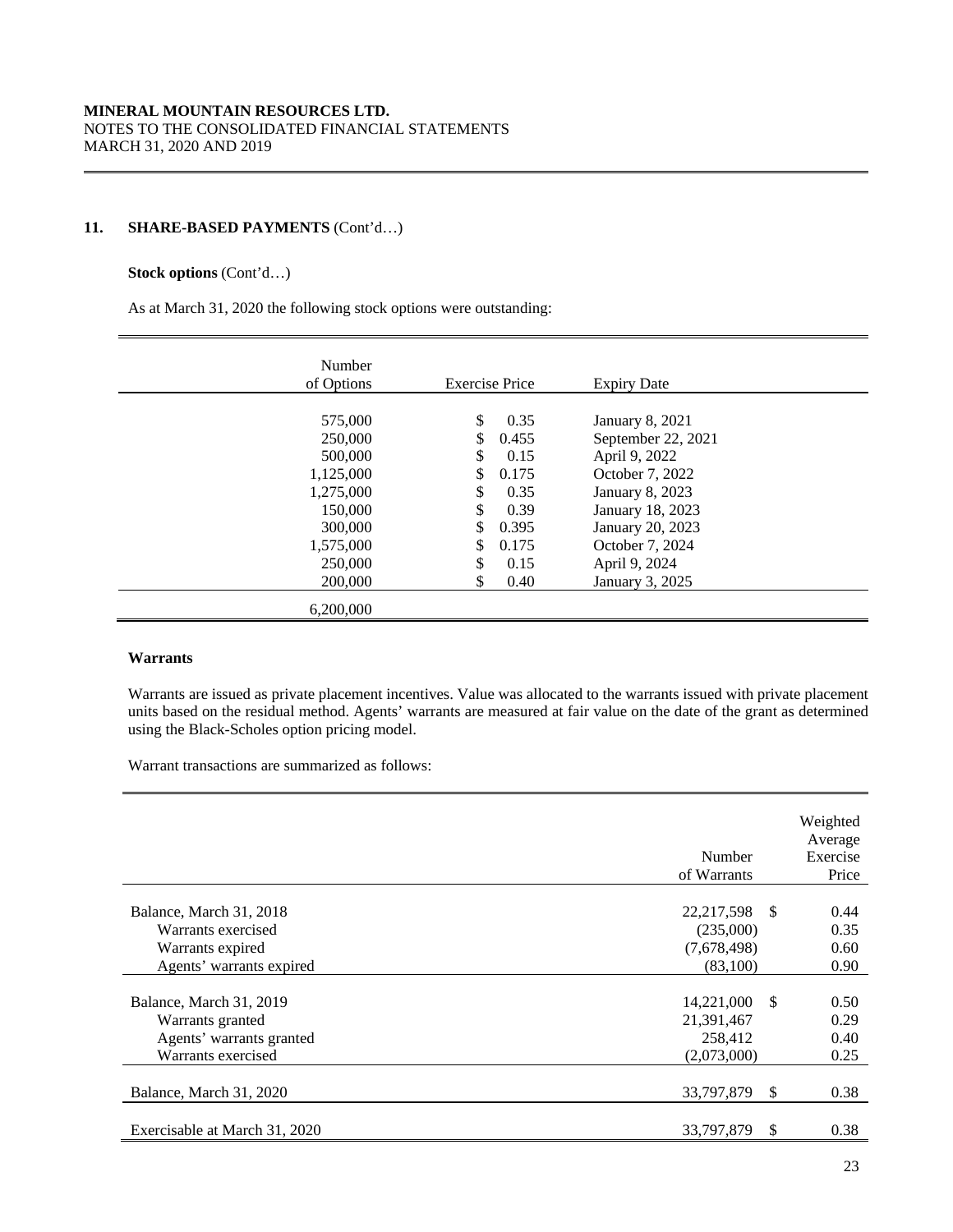## **11. SHARE-BASED PAYMENTS** (Cont'd…)

## **Warrants** (Cont'd…)

The warrants outstanding at March 31, 2020 have exercise prices in the range of \$0.25 to \$0.50 and a weighted average remaining contractual life of 0.38 year.

As at March 31, 2020, the following warrants were outstanding:

| Number<br>of Warrants   | <b>Exercise Price</b> |              | <b>Expiry Date</b>                  |  |
|-------------------------|-----------------------|--------------|-------------------------------------|--|
| 10,895,000<br>3,326,000 | \$<br>\$              | 0.50<br>0.50 | June 7, 2020<br>July 5, 2020        |  |
| 12,697,866              | \$                    | 0.25         | September 5, 2020                   |  |
| 1,290,001<br>5,589,012  | \$                    | 0.25<br>0.25 | October 7, 2020<br>December 5, 2020 |  |
| 33,797,879              |                       |              |                                     |  |

## **12. SUPPLEMENTAL CASH FLOW INFORMATION**

Significant non-cash investing and financing transactions during the year ended March 31, 2020 included:

- (a) The Company allocated depreciation of equipment of \$2,037 to exploration and evaluation assets.
- (b) Included in trade and other payables are \$984,582 related to exploration and evaluation assets.
- (c) The Company reversed trade and other payables of \$101,000 related to exploration and evaluation assets.
- (d) Issued 1,323,000 common shares to settle debt of \$198,450 due to a creditor and related parties of the Company

Significant non-cash investing and financing transactions during the year ended March 31, 2019 included:

- (a) The Company allocated depreciation of equipment of \$2,037 to exploration and evaluation assets.
- (b) Included in trade and other payables are \$318,065 related to exploration and evaluation assets.
- (c) Transferred \$65,092 from prepaid expenses to exploration and evaluation assets.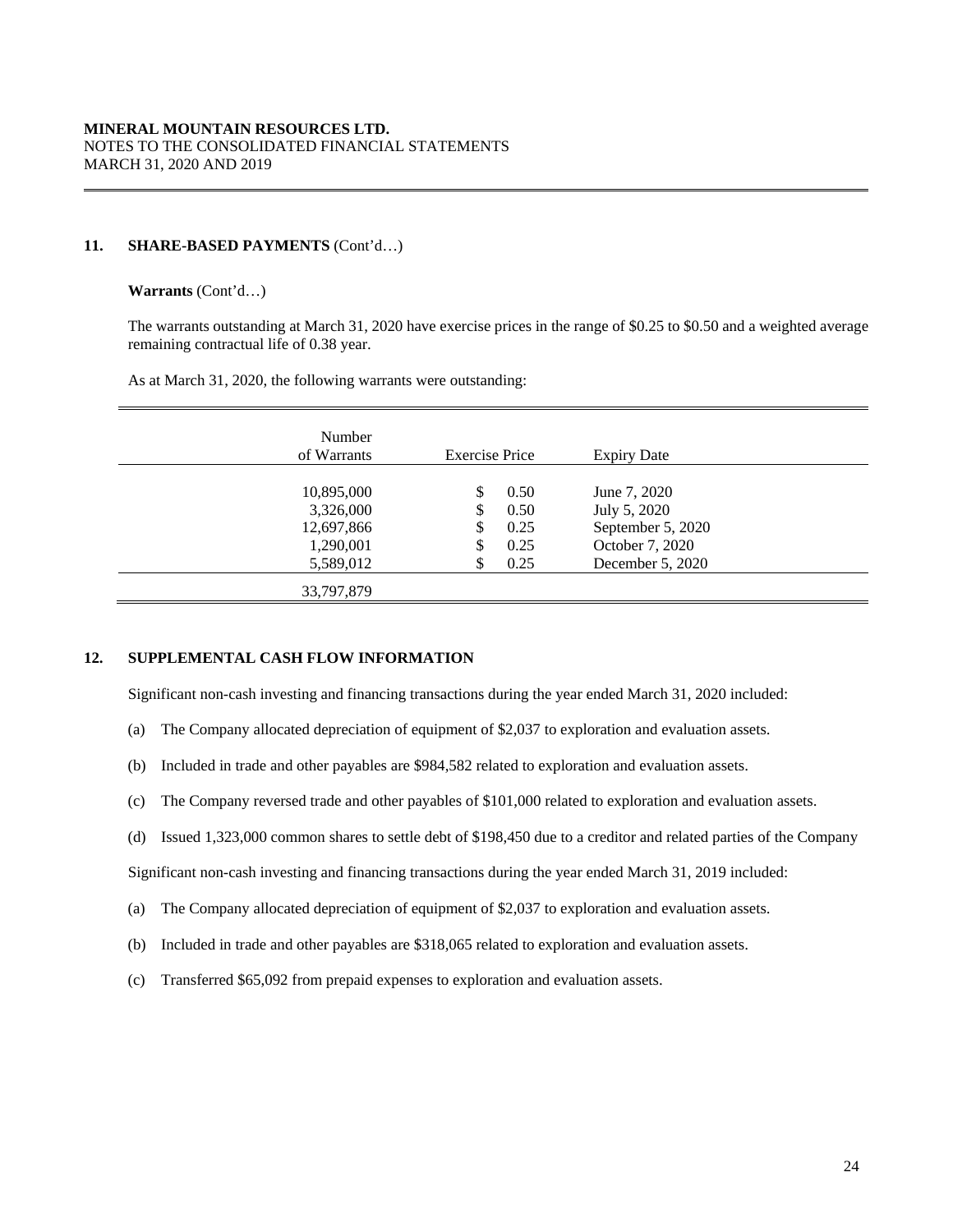## **13. SEGMENTED INFORMATION**

#### **Operating segments**

The Company operates in a single reportable segment – the acquisition, exploration and development of mineral properties.

### **Geographic segments**

The Company's non-current assets are located in Canada the USA as follows:

At March 31, 2020:

|                                   | Canada       | <b>USA</b>      | Total           |
|-----------------------------------|--------------|-----------------|-----------------|
| Property and equipment            | \$<br>62,507 | \$<br>9,788     | \$<br>72,295    |
| Exploration and evaluation assets |              | 9,508,761       | 9,508,761       |
|                                   | \$<br>62,507 | \$<br>9,518,549 | \$<br>9,581,056 |
| At March 31, 2019:                |              |                 |                 |
|                                   | Canada       | <b>USA</b>      | Total           |
| Property and equipment            | \$<br>6,635  | \$<br>11,825    | \$<br>18,460    |
| Exploration and evaluation assets |              | 6,179,003       | 6,179,003       |
|                                   | \$<br>6,635  | \$<br>6,190,828 | 6,197,463       |

## **14. CAPITAL MANAGEMENT**

The Company's objective when managing capital is to safeguard the Company's ability to continue as a going concern, pursue exploration of its mineral property interest and to maintain a flexible capital structure for the benefits of its stakeholders. In the management of capital, the Company includes components of shareholders' equity in the definition of capital.

The Company manages the capital structure and makes adjustments to it in light of changes in economic conditions and the risk characteristic of the underlying assets. To maintain or adjust the capital structure, the Company may attempt to issue common shares or dispose of assets.

Management reviews the capital structure on a regular basis to ensure that the Company's capital management objectives are achieved. There was no change in the Company's approach to capital management from the prior year. The Company's capital is not subject to any external restrictions.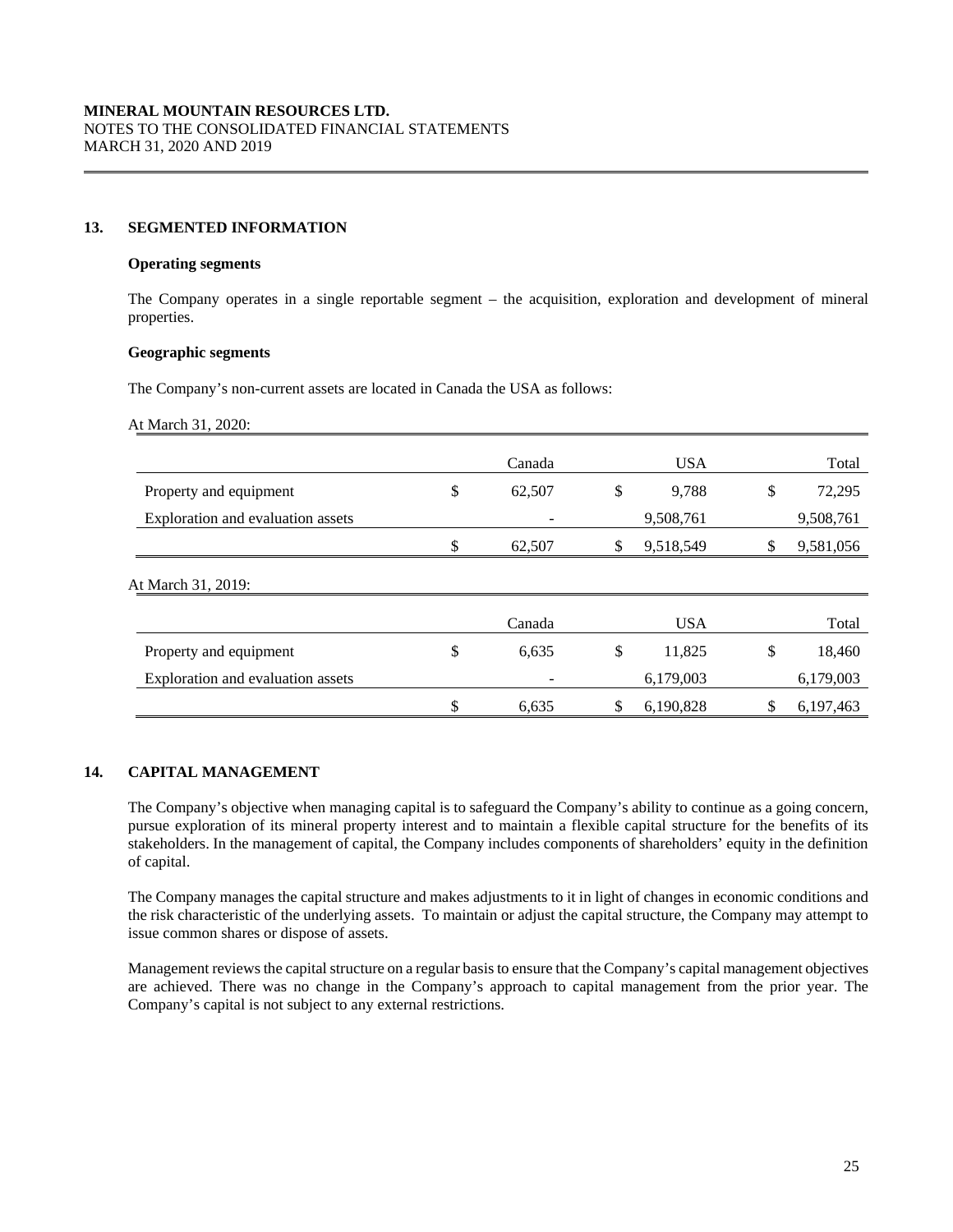## **15. INCOME TAXES**

A reconciliation of income taxes at statutory rates with the reported taxes is as follows:

|                                                                                                                                      | 2020                                                | 2019                        |
|--------------------------------------------------------------------------------------------------------------------------------------|-----------------------------------------------------|-----------------------------|
| Loss before income taxes                                                                                                             | (1,435,476)                                         | (1,001,091)                 |
| Statutory tax rate                                                                                                                   | 26.8%                                               | 27%                         |
| Expected income tax recovery at statutory rates<br>Non-deductible items<br>Differences between current and future tax rates<br>Other | \$<br>$(384,707)$ \$<br>146.854<br>230<br>(78, 563) | (270, 024)<br>50.374<br>120 |
| Unrecognized temporary differences                                                                                                   | 316,186                                             | 219,530                     |
| Deferred income tax recovery                                                                                                         | $\sim$                                              |                             |

## **Deferred income tax assets and liabilities**

The Company has available for deduction against future taxable income non-capital losses of approximately \$12,000,000. These losses, if not utilized, will expire between 2029 and 2040. Subject to certain restrictions, the Company also has resource expenditures of approximately \$27,000,000 and share issuance costs of approximately \$288,000 available to reduce taxable income in future years. Deferred tax assets which may arise as a result of these non-capital losses and resource deductions have not been recognized in these financial statements as the Company determined that, as at March 31, 2020, their realization is uncertain.

The nature and tax effect of the temporary differences giving rise to the unrecognized deferred tax assets are as follows:

|                                         |   | 2020      |    | 2019      |
|-----------------------------------------|---|-----------|----|-----------|
|                                         |   |           |    |           |
| Exploration and evaluation assets       | S | 4,935,754 | -S | 4,936,304 |
| Non-capital loss carry forwards         |   | 3,301,446 |    | 3,030,869 |
| Capital loss carry forwards             |   | 193,780   |    | 193,780   |
| Share issuance costs                    |   | 77,806    |    | 33,350    |
| Equipment                               |   | 108,542   |    | 106,840   |
|                                         |   |           |    |           |
| Unrecognized deferred income tax assets |   | 8.617.328 |    | 8,301,143 |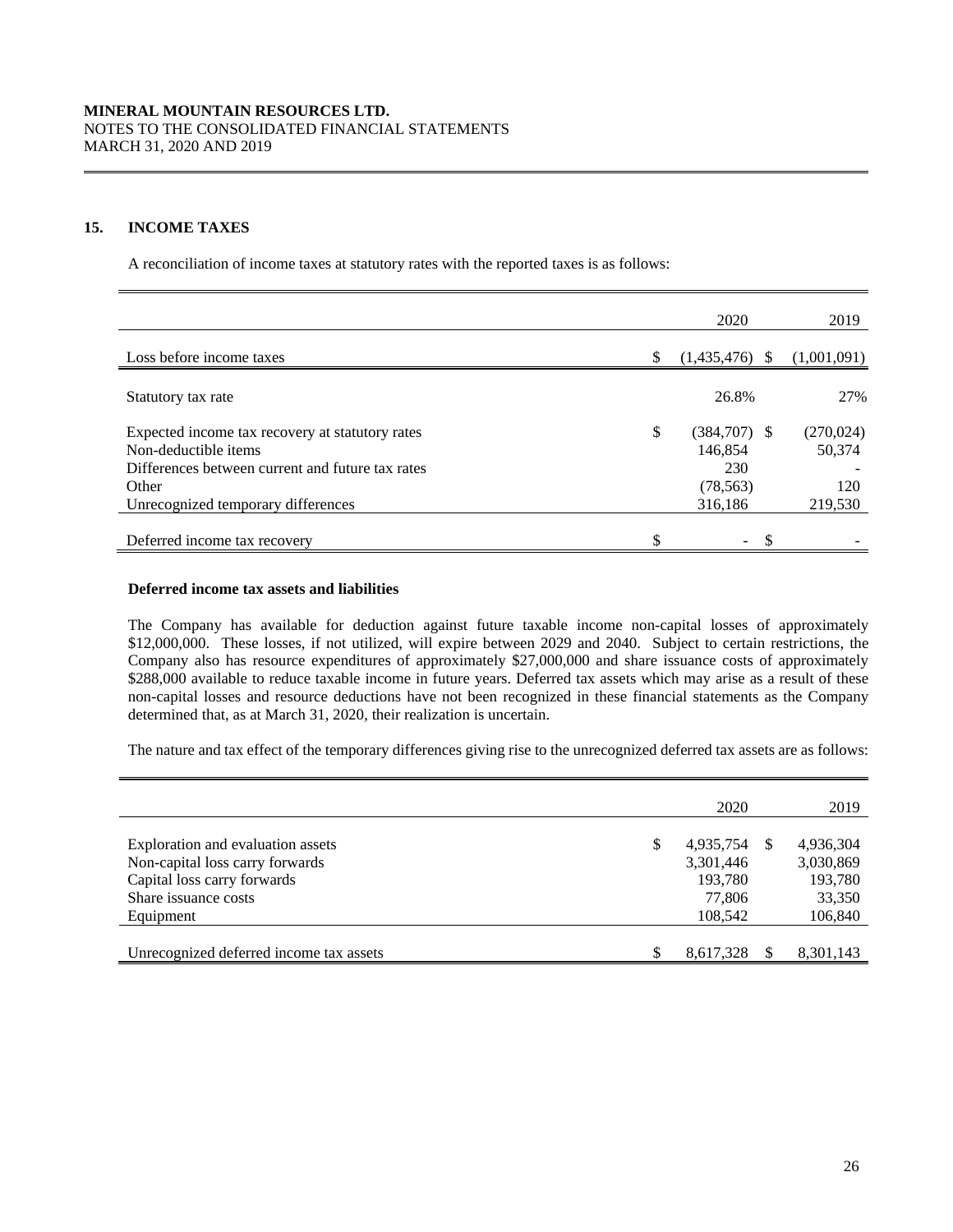## **16. FINANCIAL INSTRUMENTS**

The Company classified its financial instruments as follows: cash and cash equivalents and restricted cash classified as subsequently measured at amortized cost; trade and other payables, amounts due to related parties, and loan payable to related party as subsequently measured at amortized cost financial liabilities. The carrying amount of financial assets and liabilities carried at amortized cost is a reasonable approximation of fair value due to the relatively short period to maturity of these financial instruments.

#### **Financial risk management**

The Company's financial risks arising from its financial instruments are credit risk, liquidity risk, interest rate risk and foreign exchange rate risk. The Company's exposures to these risks and the policies on how to mitigate these risks are set out below. Management manages and monitors these exposures to ensure appropriate measures are implemented on a timely and effective manner.

## *Credit risk*

Credit risk is the risk of potential loss to the Company if the counter party to a financial instrument fails to meet its contractual obligations. The credit risk of the Company is associated with cash and cash equivalents and restricted cash. The credit risk with respect to its cash and cash equivalents and restricted cash is minimal as they are held with highcredit quality financial institutions. Management does not expect these counterparties to fail to meet their obligations.

#### *Liquidity risk*

Liquidity risk is the risk that the Company will not meet its obligations associated with its financial liabilities as they fall due. The Company performs cash flow forecasting for each fiscal year to ensure there is sufficient cash available to fund its projects and operations. As at March 31, 2020, the Company had a cash balance of \$130,475 and current liabilities of \$1,171,495. The Company's financial liabilities include trade and other payables which have contractual maturities of 30 days or are due on demand.

At present, the Company's operations do not generate cash flow. The Company's primary source of funding has been the issuance of equity securities through private placements and the exercise of stock options and warrants as well as loans from related parties. Despite previous success in acquiring these financings, there is no guarantee of obtaining future financings.

#### *Interest rate risk*

Interest risk is the risk that fair value or future cash flows of a financial instrument will fluctuate because of changes in the market interest rates. The Company is exposed to interest rate risk to the extent that the cash maintained at the financial institutions. The interest rate risks on cash and cash equivalents and restricted cash are not considered significant due to their short-term nature and maturity.

#### *Foreign exchange rate risk*

Foreign exchange risk is the risk that fair value or future cash flows of a financial instrument will fluctuate because of changes in foreign exchange rates. The Company's functional currency is the Canadian dollar and major purchases are transacted in Canadian dollars. The Company funds certain operations, exploration and administrative expenses in the United States by using US dollars converted from its Canadian bank accounts. At March 31, 2020, the Company had financial assets of \$63,920 and financial liabilities of \$964,156 denominated in United States dollars. A 10% strengthening of the US dollar would affect net loss by approximately \$100,000. The Company does not hedge its foreign exchange risk.